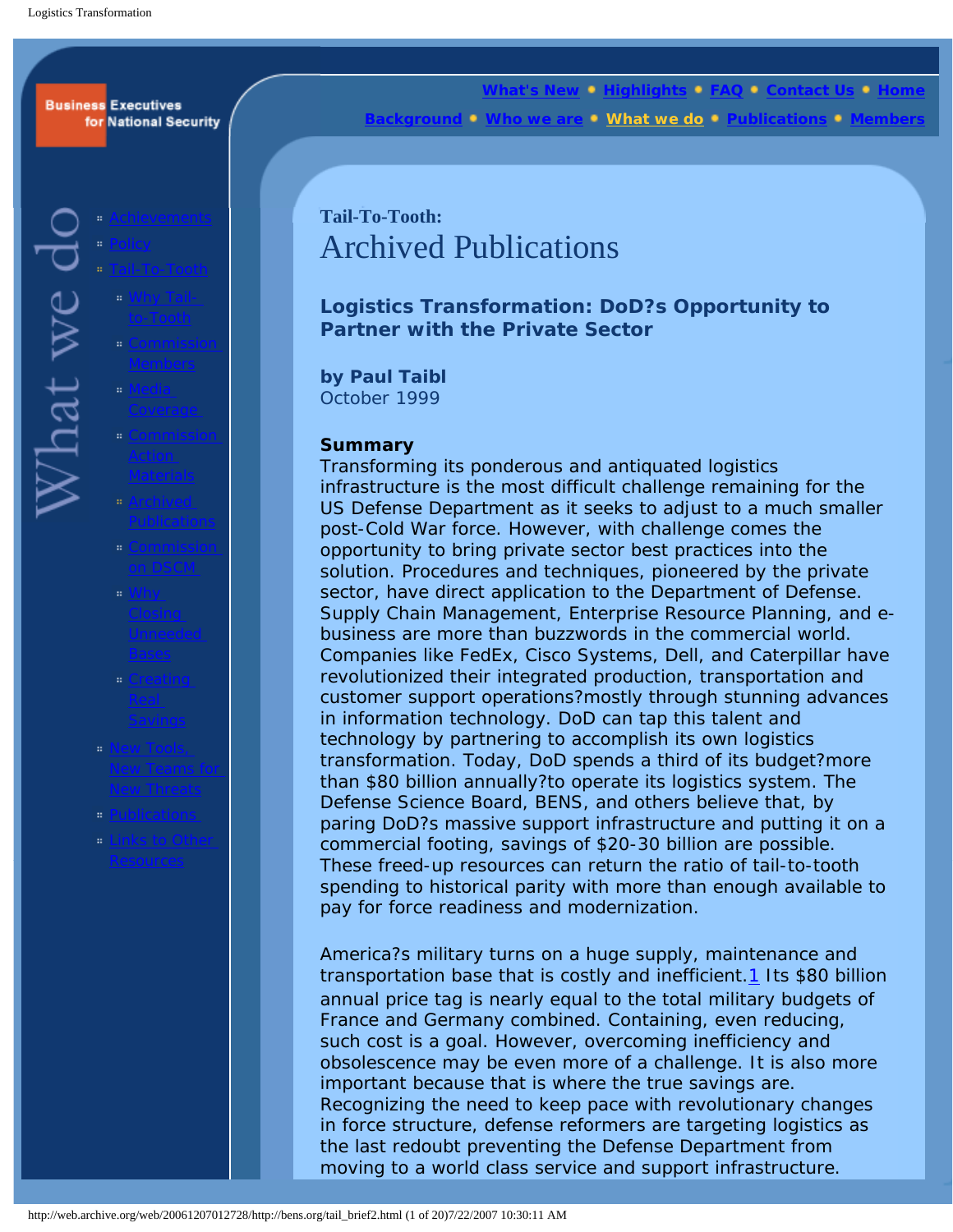Jacques S. Gansler, Under Secretary of Defense for Acquisition & Technology, is the Pentagon?s chief architect of infrastructure. He sums up the challenge neatly: "The huge sums we pay for readiness today are driven by a logistics infrastructure?designed to win the Cold War?and based on technologies of that era?not to meet the anticipated conflicts of the 21st Century with modern logistics processes." He can even put a price tag on the problem: "In reviewing the projected DoD five year fiscal plan, in order to maintain current readiness, we had to again add significantly to the operations and support budget. Over the next five-year period, this amounts to about \$4 to \$5 billion, or the loss of the equivalent of a wing of brand new fighter aircraft."[2](#page-16-1)

From an industrial perspective, the size of DoD?s logistics enterprise is impressive. It includes 16 inventory control points, 19 distribution depots, and 21 maintenance depots. In its catalogs you can order from among five million active national stock numbered items. Meanwhile, DoD warehouses store an inventory valued at \$64 billion. To track everything, the supply network is made up of over 450 different information systems which process over two billion transactions per year at a cost of around \$1.5 billion[.3](#page-17-0)

The DoD transportation grid, a combination of both military assets and commercial support, is similarly huge. The US Transportation Command, DoD?s single manager for airlift, sealift, and ground transportation, operates 1,725 aircraft and more than 100 ships around the globe  $\frac{4}{1}$  In 1998, USTRANSCOM?s internal operating costs were about \$4.2 billion[.5](#page-17-2) Yet even with this massive in-house effort, 85 percent of DoD?s required support, in peace and war, comes from buying transportation on the commercial market.[6](#page-17-3)

# The impact of Infrastructure activities is reflected in DoD?s workforce: nearly half of all Pentagon jobs are in logistics (Figure 1). In fact, according to the Defense Science Board (DSB), logistics support personnel outnumber active combat forces two to one[.7](#page-17-4)

### Meeting the logistics

**Total = 1,250,000 people Reserves** Civilian (not full time) 317,500 361,500 **Active Military** 571,700\* \*Active Combat forces = 290,000 Source: Defense Science Board, 1998

**Figure 1. Logistics Personnel** 

transformation challenge will require revolutionary changes, but the potential gains are huge. The nearly \$80 billion spent annually on DoD?s logistics infrastructure accounts for almost a third of its total budget. $8$  Thus, even small improvements in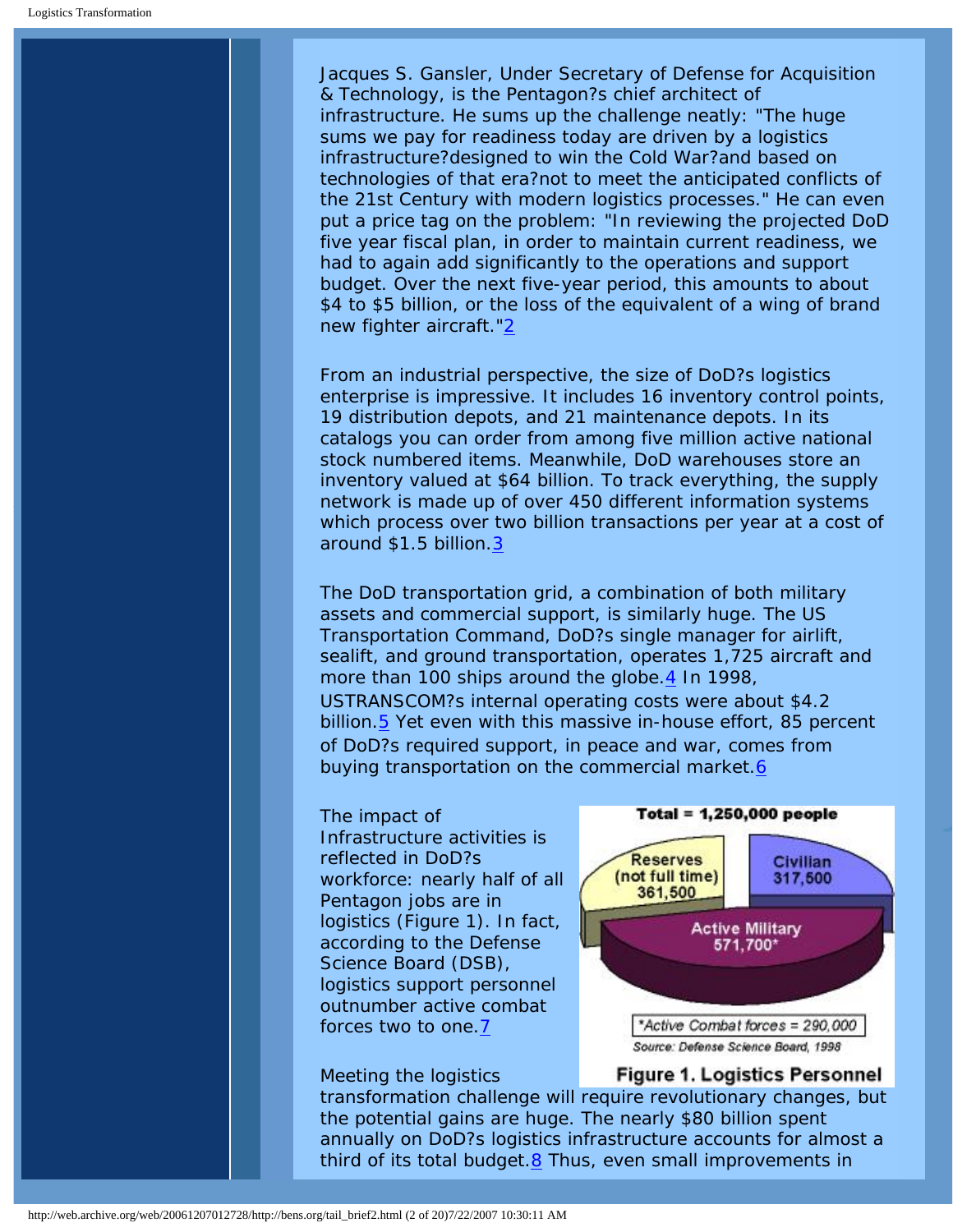performance can save billions each year.

Will DoD realize its opportunities to reform the logistics system? Where are the most likely choke points? This issue brief identifies DoD?s main logistics challenges and points to lessons learned from similar experiences in America?s commercial industrial, services and transportation sectors. We conclude with recommendations for modeling future logistics programs on private sector best practices.

### **DoD logistics reform**

The Department of Defense created and perfected the practice of mass logistics in the 20th Century. Built to respond to the challenge of the times, the U.S. defense logistics base was designed to reinforce Western Europe to thwart a threatened Soviet invasion with ten (US Army) divisions in ten days. This feat could never have been achieved from a standing start. It required huge prepositioned stocks of material and ammunition, vast armadas of strategic ground, rail, air, and sealift to move troops from their U.S. bases, and maintenance of a robust public and private defense industrial base to sustain the force once in the field.

Today we recognize that the old model is no longer as useful. Yet, absent a new model it still functions, "pushing" initial deployment supplies to a military theater of operations with little control or re-planning capability from the receiving end of the pipeline. Combat forces lack confidence in the logistics system to supply their needs and therefore call forward "iron mountains" of material before commencing operations.

The Pentagon has tried for years to address these problems. Past reforms have typically focused on the most pressing shortcomings such as unsupportable information systems and inadequate airlift and sealift. Reform in the logistics system has been, until recently, a patchwork. Reengineering efforts were initiated independently in each of the military services and the Defense Logistics Agency (DLA) without regard to an integrated plan. Acquisition reforms?the use of commercial practices and parts in system design?have begun to show some effect on procurement decisions but not on the service and support end of the business. Similarly, the base closure process has had limited impact on reducing excess military maintenance depots and other logistic infrastructure facilities.

Despite this unpromising history, DoD has set far-reaching goals for logistics reform. For example, current programs seek to reduce repair cycle times by 25 percent in FY 2000 compared to the FY 1997 baseline (for example, a 25 percent reduction would mean from 88 days to 70 days for reparable items, or from six months to 4.5 months for major aircraft overhaul) and cut the value of its inventory from \$64 billion to \$56 billion.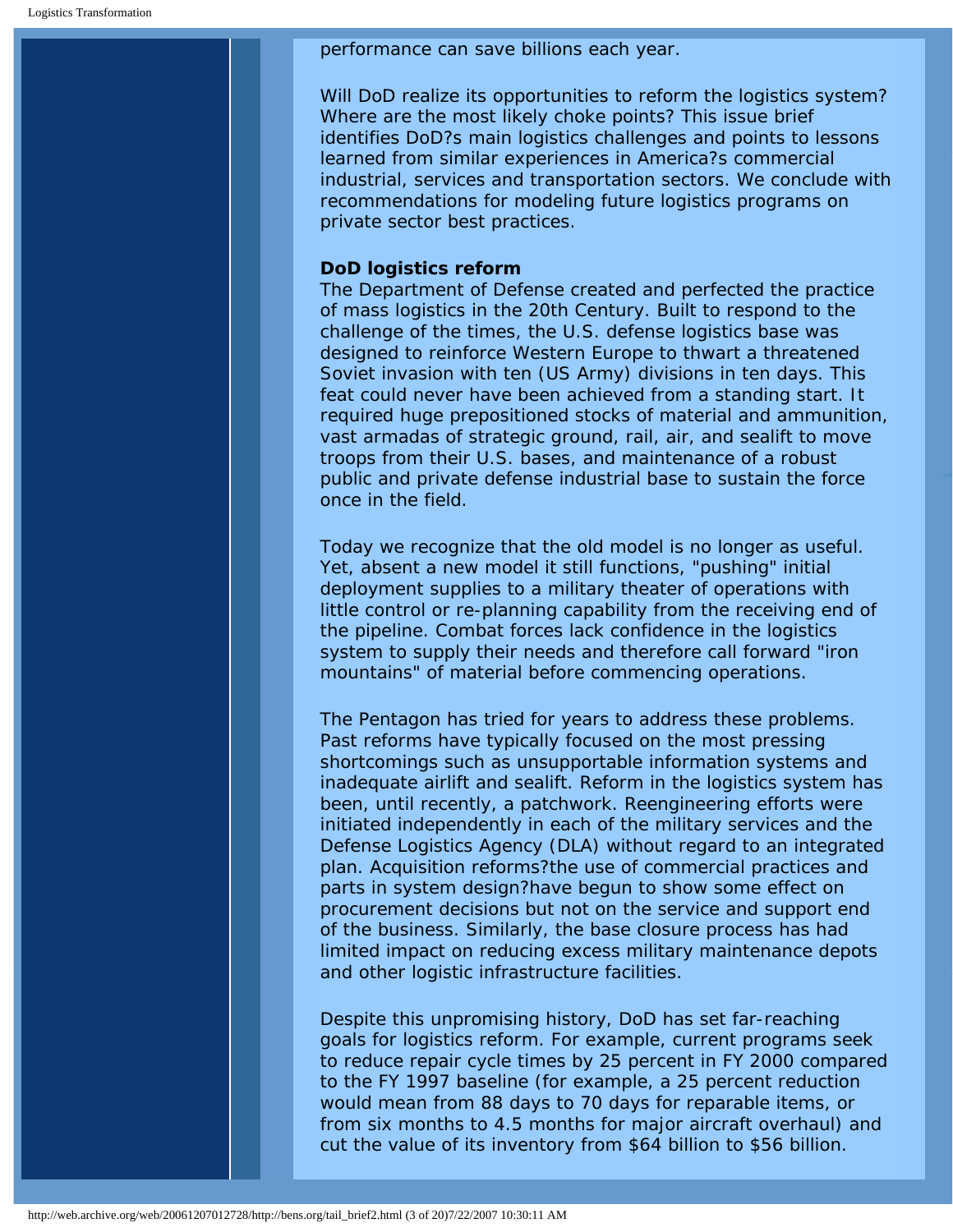While the specific details of final reforms are still being hammered out, the conclusions are very clear. To achieve its logistics reform goals, DoD must undergo revolutionary change in five key areas: inventory management, outsourcing of noncore functions, defense job transition, rationalizing excess industrial capacity, and mobility (or transportation). What follows is a snapshot of the challenges in each area.

**Inventory management** is a perennial problem. In 1992, the U.S. General Accounting Office (GAO) reported that DoD continued to waste billions of dollars on excess supplies because of an "inherent culture?that it was better to overbuy items than to manage with just the amount of stock needed." Since then, DoD has made little progress in upgrading the management techniques needed to solve its long-term inventory problems. Indeed, defense inventory is the longest running citation in GAO?s "high risk" assessment of government operations prone to waste, fraud, abuse and mismanagement.

DoD secondary inventory includes spare and repair parts, clothing, medical supplies and other items?all necessary to the support of military operations. However, according to the GAO, about half of the inventory is beyond what is needed to support war reserve and current operating requirements.

In 1995, the inventory not needed to sustain war reserve or current operating requirements occupied about 130.4 million cubic feet of storage space and consisted of 2.2 million different items. DLA estimates that this inventory occupies about 205 complete warehouses (each the size of over two football fields) and has an annual holding cost of \$94 million. About 84,000 of these items, occupying 41.7 million cubic feet, had more than a 20-year supply. Most likely much of this inventory will never be used.

**Outsourcing of non-core functions** — put forth as DoD?s main reform-minded initiative?still lacks a department-wide implementation policy. The task of specifying core requirements and designating inherently governmental activities and positions continues to be approached almost reluctantly — if at all[.9](#page-17-6)

Competitive or Strategic Sourcing, as it is called in the Pentagon, is the euphemism for a process of competition between public and private sector bidders using guidelines set forth by the Office of Management and Budget (OMB Circular A-76). Such competitions are criticized in and out of government for taking too long, costing too much and, ultimately, being advantageous to the incumbent public sector entity.

DoD now plans to compete more than 229,000 jobs by 2005. This is a very ambitious goal, given that a typical competition takes 2-4 years. Moreover, current procedures are quite costly.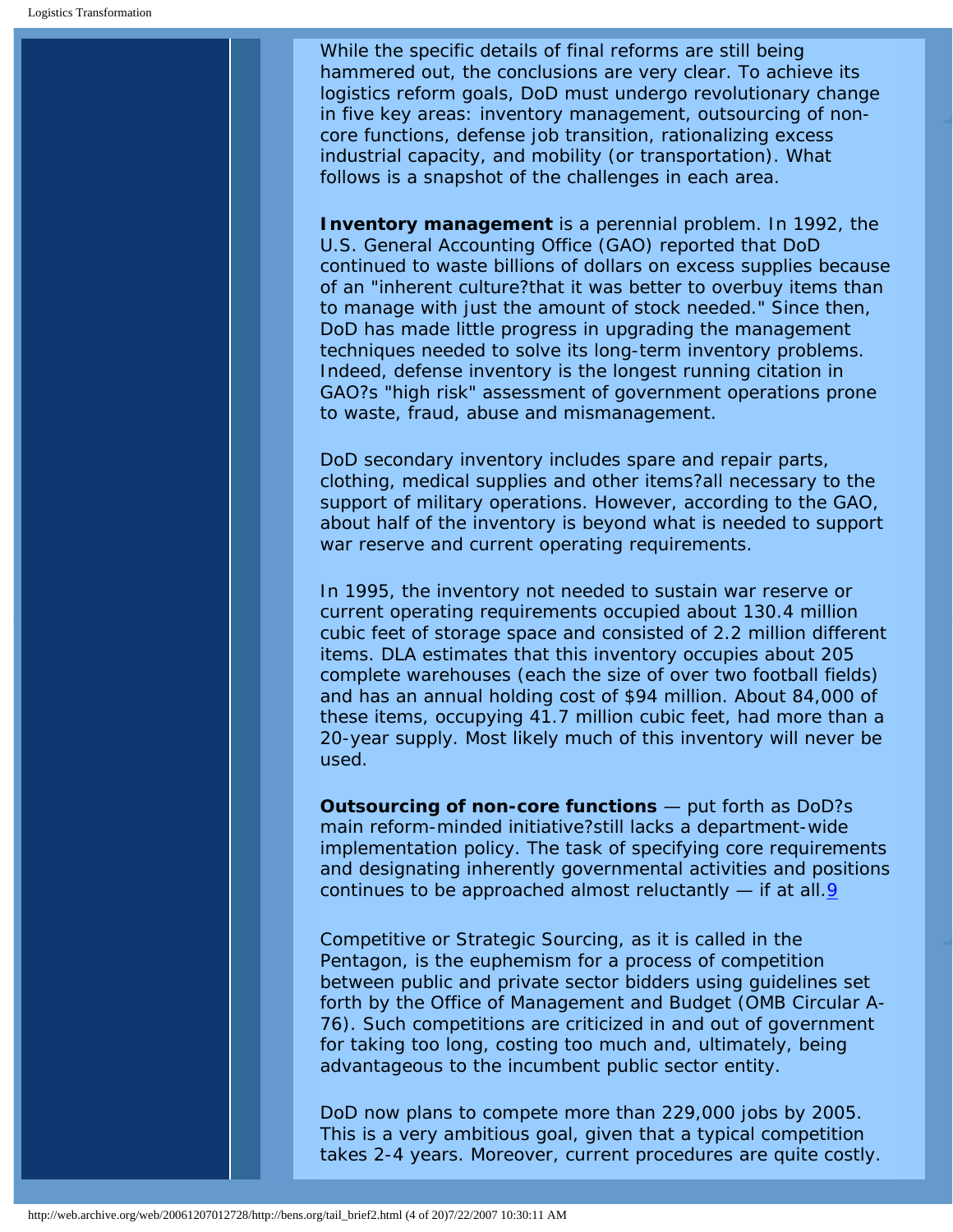According to some estimates, simply completing the government?s half of the A-76 process could cost as much as \$320 million.[10](#page-17-7)

Solving the outsourcing challenge turns on crafting successful job transition strategies. In general, the military services have tended to proceed with reorganizations and process improvements that have job insulating qualities rather than embarking on more comprehensive solutions. These would include, ultimately, partnering or privatizing entire logistics functions and, concurrently, enabling the transition to the private sector or elimination of defense civilian jobs. Although private-sector-led job preserving strategies and federal assistance programs exist, they have yet to be incorporated into an effective DoD program. [11](#page-17-8)

Excess base capacity especially in DoD?s industrial activities continues to drain operation and maintenance funds. Despite four rounds of military base closures, the Pentagon has largely failed in its efforts to reduce excess facilities, such as depots, test and evaluation centers, and medical facilities, involved in the logistics process. Overall, infrastructure overcapacity continues to divert resources unnecessarily.

Depots have been a lightning rod for Congress ever since the privatization-in-place decisions at the Air Force depots in San Antonio, Texas and Sacramento, California, were announced in July 1995. Since then, the Air Force has been able to conduct public-private competitions and convey facilities at the closing bases to private industry which promise growth and new jobs. No matter: the bad taste left over depots has prevented base closure legislation from moving through Congress for four years. Thus the overcapacity issue remains hostage to politics.

Finally, the need for global **mobility** presents a major challenge for logistics reformers. Currently, it takes an average of 36 days for a peacetime order to reach an overseas destination. Even at the height of Desert Storm in 1991 when all of DoD?s logistics system was focused on the Middle East, the military was moving about 35,000 packages a day with a three-day wait per delivery.

When DoD is benchmarked against comparable private sector operations, the limitations of its current system become quite clear. Domestic distribution of

### **Jumpstarting the Outsourcing Process**

The Army Wholesale Logistics Modernization Program, commonly called LOGMOD, seeks to privatize the information management system for wholesale logistics and restructure business practices at the wholesale and installation level to commercial standards. In April 1999 the Army authorized the first Departmental waiver to the public-private competition process. It allows LOGMOD to go straight to a private sector competition. The Army proposal pioneers a "soft-landing" for all displaced government workers. Such provisions are workable; the private sector uses them repeatedly during mergers and acquisitions. DoD needs to get a few successes under its belt, like LOGMOD, to draw serious interest from the private sector in further partnering opportunities.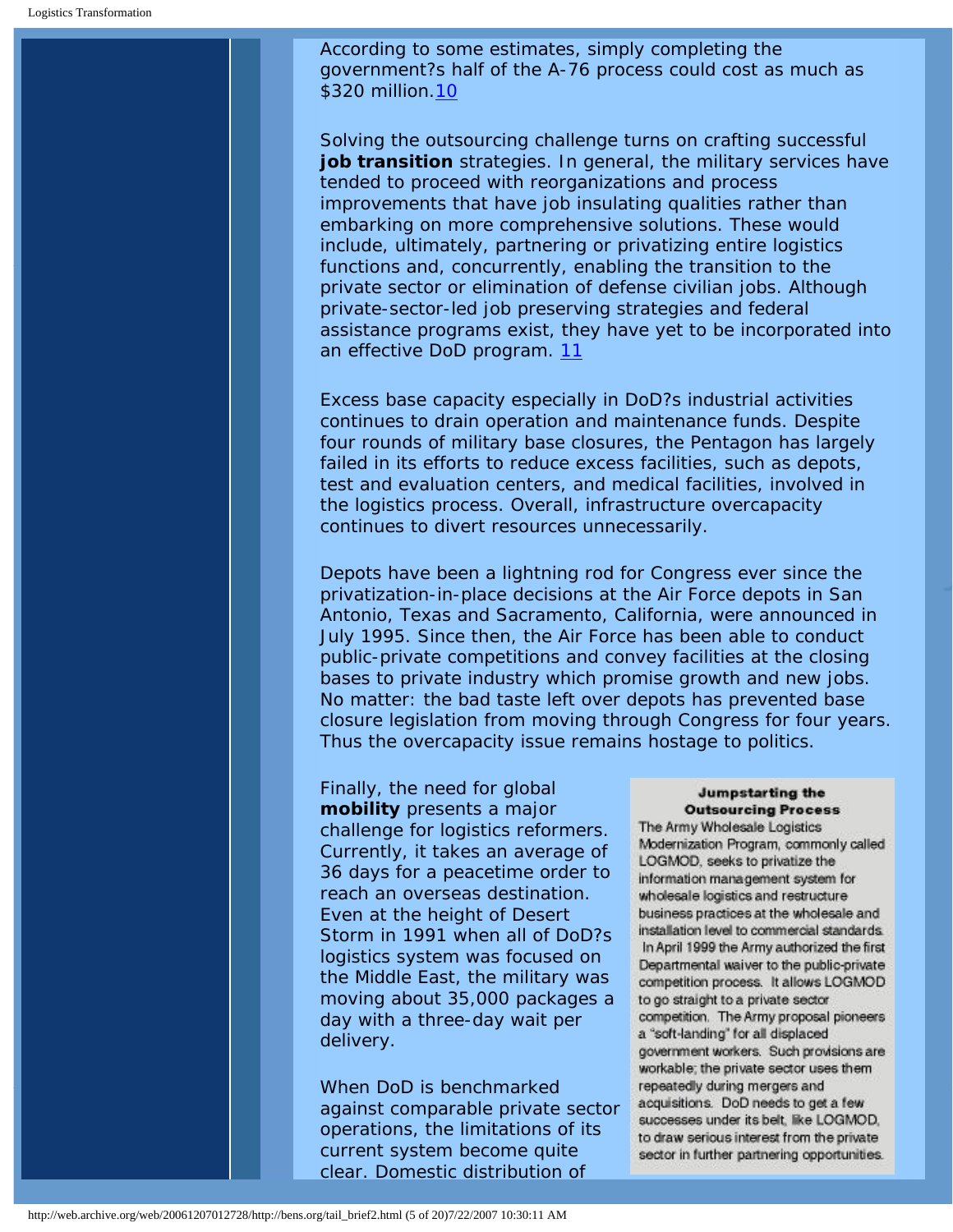goods from defense depots takes an average of 24 days; comparable private sector operations do it in 1-3 days. Repair cycle time for component systems is 18-25 days for DoD and 3- 14 days in the private sector.

Now that combat forces are primarily US-based, power projection is tied to availability of rapid, efficient air and sealift. As an example, for the new Air Force expeditionary force concept (designed to deploy about 30 fighters and US-based bombers to Southwest Asia within 48 hours) to work, it takes 110 Air Mobility Command (AMC) aircraft, 135 aircrews, and seven mission support teams to accomplish the mission. The airlift scenario is in flux. The aging C-141 fleet is being retired; the C-5 requires costly avionics and engine upgrades; and the new fleet of 120 C-17?s which are in the middle of production leave AMC 15-30 planes short of the requirement in its 1998 master plan[.12](#page-18-0)

### **Private sector partnering opportunities**

Like DoD?but a decade earlier?America?s services and transportation industries faced challenging threats to their *status quo*. Globalization, digital communications, Japanese producer-supplier alliances (or keiretsu) and just-in-time inventory techniques were just a few of the innovations that combined to send American industry and its logistics infrastructure into a competition tailspin.

Industry?s initial reaction was to consolidate and reorganize operations to gain greater efficiencies?and to downsize the workforce. As the shakeout continued, the entire private sector logistics system was transformed. New buzzwords and reengineered processes came into being such as supply chain management and enterprise resource planning. Successful companies expanded their outsourcing efforts and began to form strategic partnerships with an expanded supplier base. These techniques relied heavily on advances in transportation effectiveness and information technology. The "best of the best" are discussed below in relation to their potential to help DoD complete its own logistics transformation.

Supply chain management, or SCM, describes a wide scope of activities, ranging from how customer orders are processed to how used products are disposed or recycled.[13](#page-18-1) These myriad activities are largely focused on three primary objectives:

- Getting the right product to the right place at the lowest cost
- Keeping inventory low as possible while still offering superior customer service
- Reducing cycle times

SCM is not just the latest management fad. According to the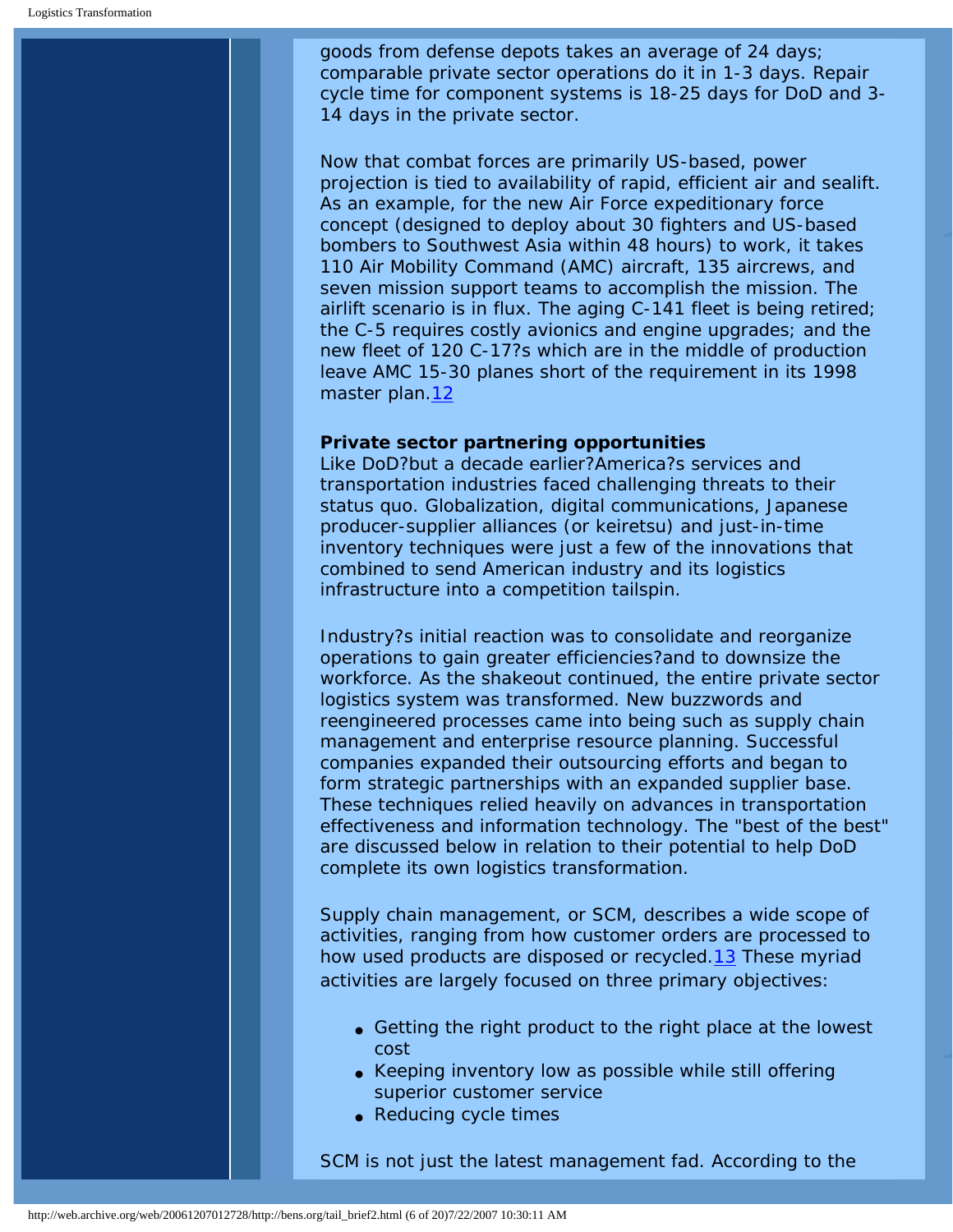Department of Commerce, supplier chain techniques have allowed U.S. companies to cut inventories dramatically[.14](#page-18-2) Starting in the 1980s America?s private sector while actually growing at a rate of about two percent, pared its total inventory by nine percent. To stay competitive, industry reengineered processes and radically changed inventory management culture. Typical carrying costs for inventory fell an average of 10-20 percent. As a result more than \$82 billion in capital was freed for other uses.

Companies employing best-in-class supply chain management practices are outperforming their competitors. The advantages include 10 to 30 percent improvement in on-time delivery performance, 50 to 80 percent less standing inventory, and contribution to the corporate bottom line of an additional three to six percent of revenue[.15](#page-18-3) Should the Defense Department try to emulate the best the private sector has to offer in inventory management practices? If DoD, now spending \$15 billion a year to replenish inventory, employed best-in-class, private sectordeveloped inventory management techniques to cut costs by even seven percent, it would save over \$1 billion.

Leading companies have been able to achieve astonishing economies in supplier chain operations by employing an integrated approach known as **enterprise management**. The technique, made possible by advances in computer workstation technology, has enabled powerful software to be combined into complete process management applications.

In today?s business environment, an organization?s desire to manage all facets of the operation runs counter to its desire to be fast and flexible. In the enterprisewide model, collaborative partnering replaces the old hierarchy of a senior management controlling all aspects of a diversified organization. Information flows throughout the organization, as opposed to the old system of top-down, where information flows between headquarters and the field.[17](#page-18-4) New software technologies permit the seamless flow of information and materials between different units of a larger business.

### **The Seven Principles of Supply Chain Management**

1. Segment customers based on service needs. Companies have traditionally grouped customers by industry, product, or trade channel and then provided the same level of service to everyone within a segment. Effective supply chain management, by contrast, groups customers by distinct service needs-regardless of industryand then tailors services to those particular segments.

2. Customize the logistics network. In designing their logistics network, companies need to focus intently on the service requirements and profitability of the customer segments identified. The conventional approach of creating a monolithic logistics network runs counter to successful supplychain management.

3. Listen to the signals of market demand and plan accordingly. Sales and operations planning must span the entire chain to detect early warning signals of changing demand in ordering patterns, customer promotions and so forth. This demandintensive approach leads to more consistent forecasts and optimal resource allocation.

4. Differentiate product closer to the customer. Companies today can no longer afford to stockpile inventory to compensate for possible forecasting errors. Instead they need to postpone product differentiation in the manufacturing process closer to the actual customer demand.

5. Strategically manage the sources of supply. By working closely with their key suppliers to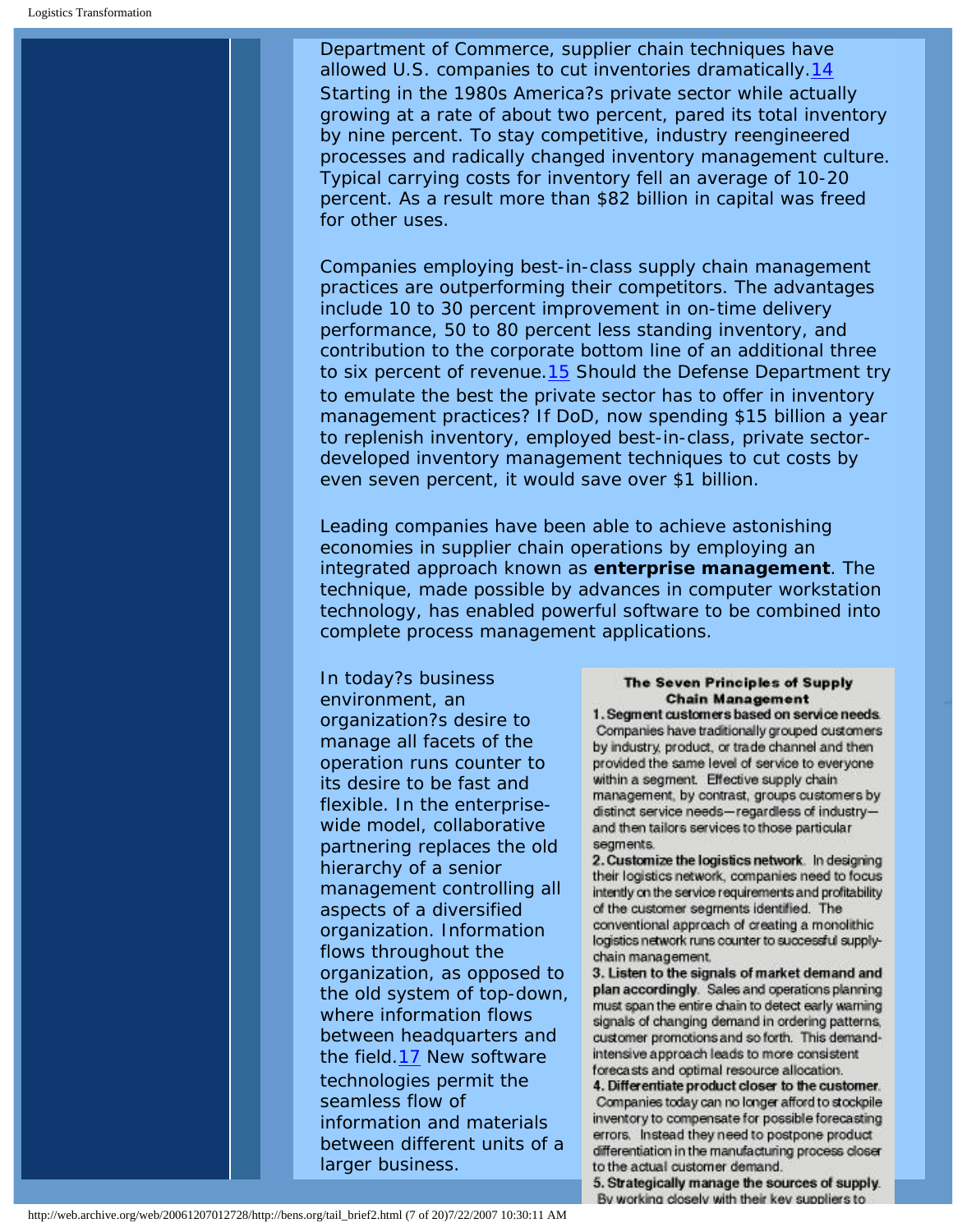Enterprise management software generally falls into one of two categories? enterprise resource planning (ERP) applications from companies like **SAP, Baan, PeopleSoft** and **Oracle**; and planningengine applications from software vendors like **Manugistics** and **i2 Technologies**, which integrate transaction-based processes such as shopfloor control, shipping, traffic, logistics, and

5. Strategically manage the sources of supply. By working closely with their key suppliers to reduce overall costs of owning materials and services, supply chain management leaders enhance margins for both themselves and their suppliers. Beating multiple suppliers over the head for lower price is out. "Gain-sharing" is in. 6. Develop a supply-chain-wide technology strategy. As one of the cornerstones of supplychain management, information technology must support multiple levels of decision making. It also should afford a clear view of the flow of products, services and information.

7. Adopt channel-spanning performance measures. Excellent supply-chain measurement systems do more than just monitor internal functions. They adopt measures that apply to every link in the supply chain. Importantly, these measurement systems embrace both service and financial metrics, such as each account's true profitability.<sup>16</sup>

inventory management. The purpose behind such software is to harness quality and manufacturing excellence?the competitive strategies of the early 1990s?to the concept of the extended enterprise which requires redefining, then integrating, the total supply chain. The acceptance of these techniques is becoming near universal in the second half of the 1990s with companies as diverse as **Lever Brothers, Amoco, Dayton-Hudson, Dow Chemical, Frito-Lay, Gillette, K-Mart, Nike, Procter & Gamble**, and **Safeway** investing heavily in enterprise management solutions.

The ubiquity of the Internet has also accelerated the spread of enterprise management techniques. **Cisco Systems**, the preeminent supplier of electronic switches that route Internet traffic, is itself captivated by managing its supplier chain. It has taken the next step, developing so-called knowledge-based tools that attempt to automatically analyze the information flowing through ERP systems. Customers depend on Cisco?s ability to respond to emergency requests for routers and other products to avoid the tremendous costs of network downtime. Cisco has partnered with **UPS Worldwide Logistics** to develop a system for scheduling quick delivery of products by being able to track and automatically reroute an order at any time. The ability to link product location with international air or surface transportation schedules has the ability to reduce delivery times dramatically. Interesting, but not surprising, Cisco builds none of its own components. Manufacturing, too, is outsourced.[19](#page-18-5)

Another commercial best practice is taking on new possibilities with the advent of SCM and ERP. **Outsourcing** noncore operations in order to tap providers who are world class in their own fields has been gaining ground with service providers.

#### **First, Know Yourself**

Caterpillar, Inc., was one of the first original equipment manufacturers (OEMs) to recognize back in the 1980s that to compete globally in the heavy equipment industry they needed to know, and in some cases anticipate, supply and spare parts needs in order to minimize their customer's equipment downtime. Caterpillar's enterprise-wide logistics solution was to develop simulation models that could improve service and reduce downtime, as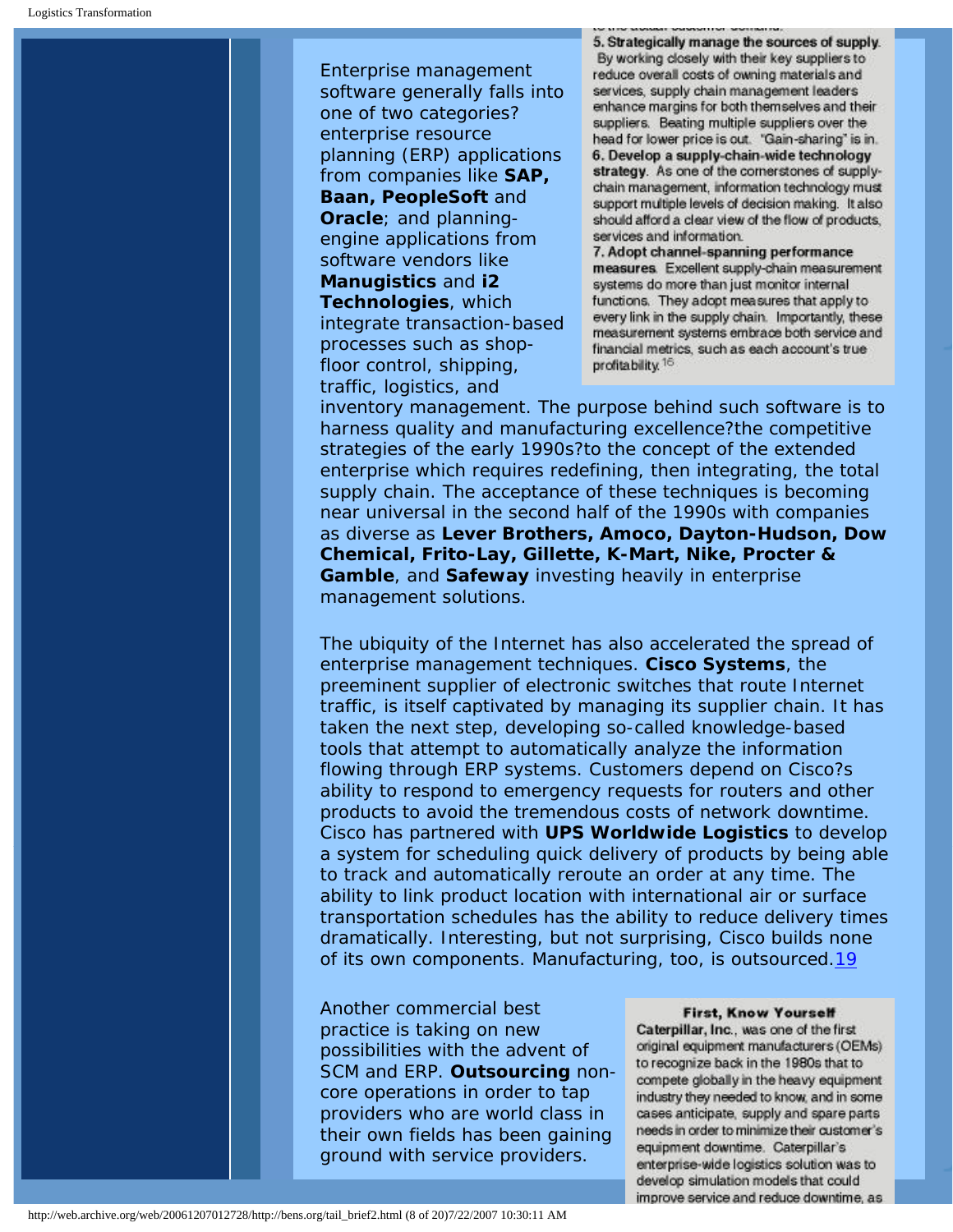In the service and support industry, outsourcing followed the general private sector pattern. The efficiencies and savings brought on by implementing supply chain management techniques had the concomitant effect of creating a subtier of reliable, stable

develop simulation models that could improve service and reduce downtime, as well as identify potential on-hand inventory reductions that would lead to lower carrying costs. The system has been introduced company-wide and, today, spare and replacement parts are moving within minutes of an order being placed from anywhere in the world. Ninety-nine percent of Caterpillar's replacement parts are delivered within 24 hours.<sup>15</sup>

suppliers that eventually became outsourcing partners. Those successes enabled corporate chiefs to further focus on core business lines and look outside their companies for help in replacing traditional line operating functions.

Outsourcing is particularly broadgauged in the airline industry. Today, it is estimated that \$25 billion is tied up worldwide in reparable and spare parts for commercial planes. Of this total, only \$6 billion of inventory is used each year. Cutting this idle inventory can reap huge savings. Aviation consultants estimate that a 25 percent cut in inventory would trim airline expenses by nearly \$2 billion?a boon to an industry that only earned \$1.5 billion as recently as 1997. To cut overhead costs, many airlines are moving to owning only the "name on the

#### Building supply chain confidence on the Internet

Dell Computer's factory in Limerick, Ireland supplies custom-built computers to most destinations in Europe. Orders coming in to its Internet website and phone centers are instantaneously relayed to Dell's suppliers as well. Because they have real-time access to information via Dell's corporate extranet they can schedule production and delivery to ensure there is always just enough of the right parts to keep the production line running smoothly. Customers also have access to Dell's production website. There they can track the progress of their order from factory to doorstep, thus saving on telephone or fax inquiries. The Internet gives customers unprecedented power to seek out lowest prices, however, argues Michael Dell, founder and CEO, it can also be used to deepen relationships and ultimately build far greater customer loyalty than before.<sup>20</sup>

tail." The trend is certainly in that direction: of all the planes flying in the world today, 65 percent are leased. As airlines outsource to save capital, the vendor market is expanding. Nothing is being discounted; some air cargo airlines are considering building their own air-to-air refueling capability to enable them to leapfrog time-consuming and costly en route refueling stops, especially in the Pacific. Were this to happen, why wouldn?t DoD consider outsourcing as an alternative to the high cost of maintaining and operating a portion of its existing tanker fleet?especially for routine ferrying or training deployments in the U.S.? **Omega Air** of Washington, DC, using a refueling-modified **Boeing 707**, already has such a proposal on the table for the U.S. Navy.

In addition to subtier logistics, service and supply companies are adding strategic outsourcing partners in the following fields:

- business services
- information technology
- human resources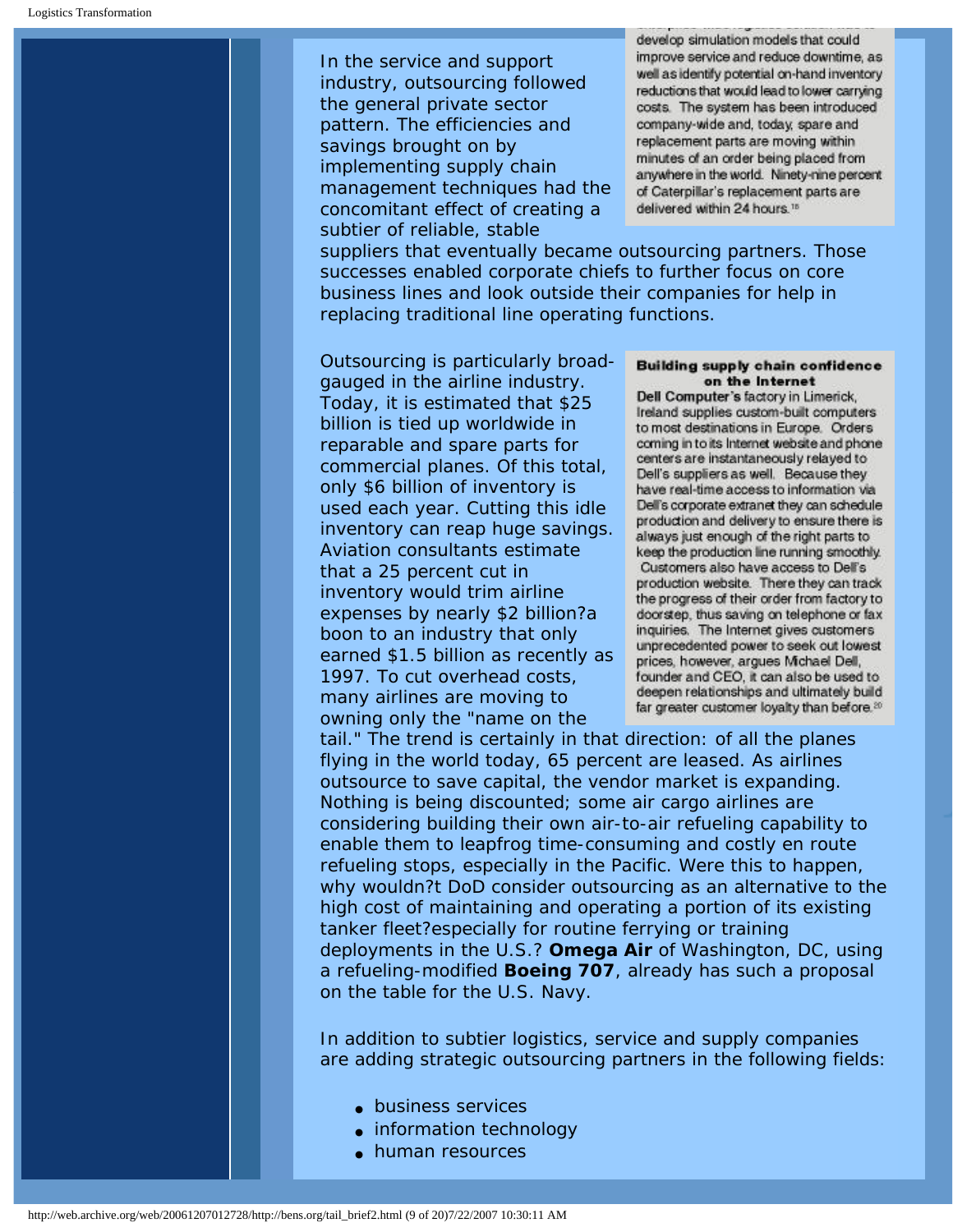• health care

**Microsoft Corp.,** for

example, has run the gamut, becoming the prototype of the virtual corporation. Manufacturing and operations have been outsourced, as well as order fulfillment and customer telephone support. Internally, computer installation and networking is subcontracted to computer reseller, Vanstar. Most of Microsoft?s financial network is run by outside providers, including parts solicitation, benefits administration, and pension planning.[22](#page-18-6)

**Transportation** has become a major area of economic growth and an important factor in the enterprisereengineering boom. Ensuring

#### **Outsourcing Information Technology Moves Closer to Home**

The National Security Agency is turning to outsourcing key parts of its administrative and support infrastructure so that it can concentrate resources on its core intelligence gathering functions. It has taken steps to outsource data centers, desktop computer purchasing and management, telecommunications, and may eventually consider outsourcing functions like payroll and human resources. Known as "Groundbreaker", the program is the first in federal government to approach outsourcing on this scale. It has attracted some of the biggest private sector IT companies, like AT&T. Andersen Consulting, Computer Sciences **Corporation, Electronic Data Systems, GTE** IBM, Keane Federal, Lockheed Martin, and OAO. NSA's proposal is proactive: companies have been pre-qualified and will be invited to participate in developing the requests for proposal. NSA is looking for commercial best practices: for example, they want contracts with 'level-of-service' provisions rather than contracts based on paying for time and materials. The Agency also wants to structure the contracts so that NSA's information technology workers will want to leave the government and join the private sector. NSA envisions a "softlanding" for employees who leave.<sup>21</sup>

rapid, error-free delivery has given tremendous competitive advantage to firms who have already seen the massive reductions in order and ship times become commonplace in their industries. Turning to a new kind of company?the third party logistics (3PL) provider?manufacturing and commodity firms are tapping an outside reservoir of help in improving delivery performance.

**Ryder Integrated Logistics (RIL)** is the market leader in the field. As a "general contractor" for supply chain solutions, RIL develops and provides services which improve product availability and timely deliveries, help reduce inventories and speed products to market. As a partner with **Florida Power and Light**, for example, RIL manages and operates a next-day distribution system for the utility, delivering electrical components from the central distribution center in Riviera Beach to local distribution storerooms through-out Florida. Disaster struck in 1992 when Hurricane Andrew left hundreds of thousands of south Florida customers without power and destroyed several downstate storerooms. Ryder immediately called in extra trucks from unaffected areas and within hours was able to redesign the distribution system, establish new routes and schedules and add additional drivers and equipment, enabling Florida Power and Light to get two deliveries a day, seven days a week during the hurricane?s aftermath. The utility credits its strategic partnership with RIL as providing emergency expansion capability that would have been impossible to muster if the utility was working with its own resources. In addition, the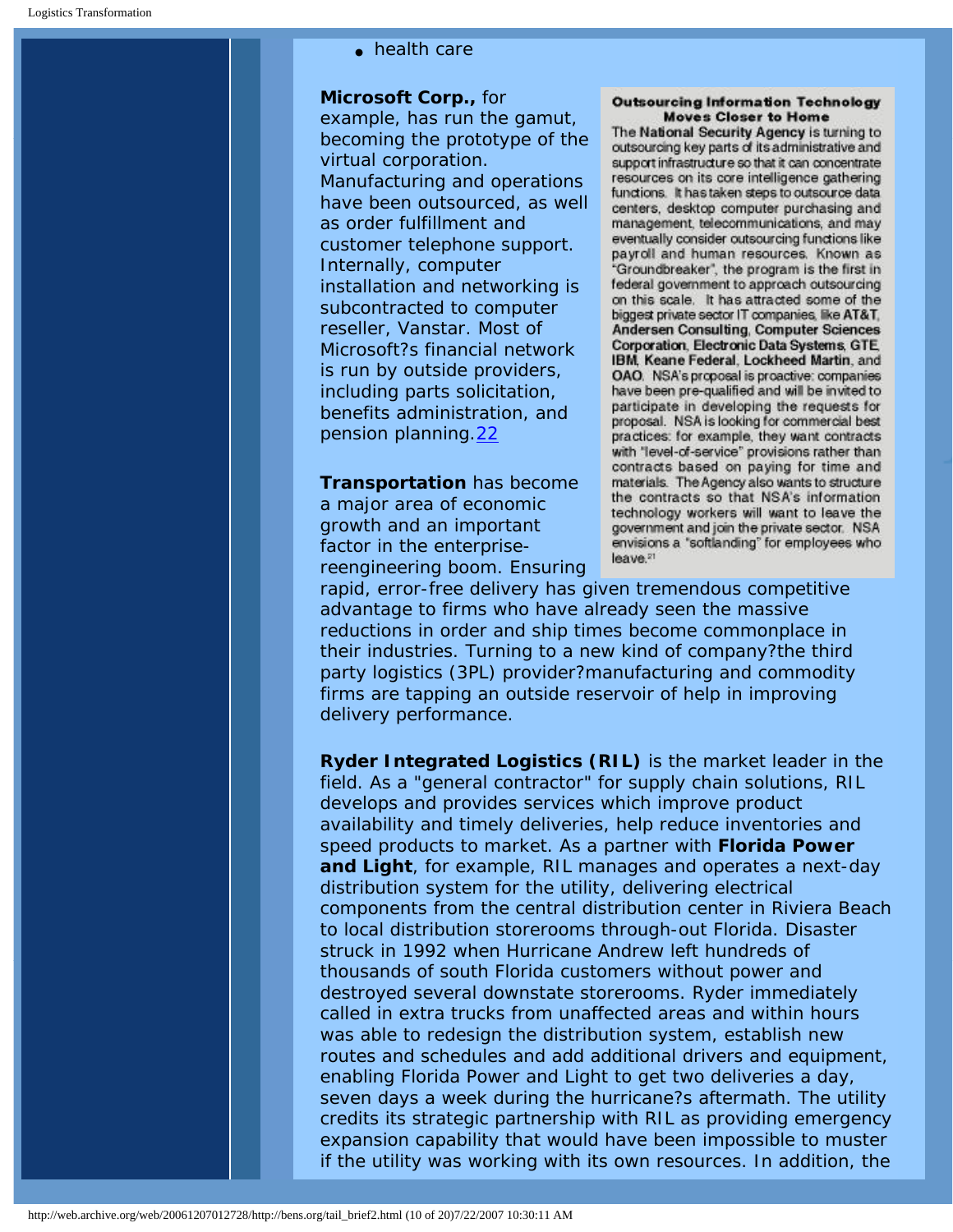partnership has enabled Florida Power and Light to reduce its inventory by \$30 million contributing significantly to the bottom line.[23](#page-18-7)

Without a doubt, the most significant enabler of the transformation in the services and support sector of the US economy is the advent of sophisticated **information technology** (IT) solutions. **Federal Express** is an acknowledged industry leader? but not as one might assume only in the transportation business. FedEx chief, Frederick Smith, views his company as a leader in the information technology business. Why so?

#### **Going Global**

Another business example of software solutions applied to "stream inventory management' is Eastman Chemical, a commodity plastics and fine chemicals manufacturing company in eastern Tennessee. Stream inventory management for the company's 1,500 different raw materials from 850 different suppliers requires gigabits of information. To handle the load, Eastman Chemical developed the Global Business Integrated Information System, or Globiis. Using software from Germany's SAP as a platform, Globiis is able to track inventories, worldwide, in real time. Once the on hand levels are set, one person tracks the entire inventory stream from raw material to finished product.<sup>25</sup>

Because the time material spends waiting in transit can be managed with an infusion of IT resources. At FedEx internal studies reveal that, from the time delivery orders are placed, material is actually moving through their system less than 25 percent of the time.[24](#page-18-8) Packages may be sitting on desks, waiting for pick-up, on a warehouse dock, in customs or stuck in traffic. Matching real-time information about orders, integrating surface and air transport modes, and matching arrival and departure time can reduce non-value added wait time at the nodes. FedEx has derived significant profits from even small reductions in non-value added wait time?and added new customers.

DLA, in concert with a growing number of American companies, has turned to FedEx to apply IT solutions to its supply support needs. DLA on an experimental basis is stocking more than 5,000 Defense Department supply items at the FedEx warehouse in Memphis, Tennessee. Delivery goals of 24 hours domestic and

### **Doing Business on the Internet**

The Boeing Co., like other major original equipment manufacturers (OEM's), have developed customerfocused support operations and are finding major revenue sources using the Internet. Boeing's "Part" website (http://www.boeing.com/assocproducts/ bpart/partpage/) processes more than half of all transactions received by the company's spare parts organization. Major airline customer's order parts 24-hours a day, as well as specify shipping instructions and track parts' movement. In 1998, the Part site handled 1.6 million transactions-twice the number from the previous year.<sup>28</sup>

48 hours for overseas airport delivery have been demonstrated. As important, however, are the assurances provided by FedEx?s investment in IT resources: 99.9 percent order accuracy and 98 percent asset visibility as the parts move through the system.

IT is also a prime outsourcing candidate. Businesses need guaranteed access to information; they don?t need the expense of owning and maintaining the delivery system. In fact they don?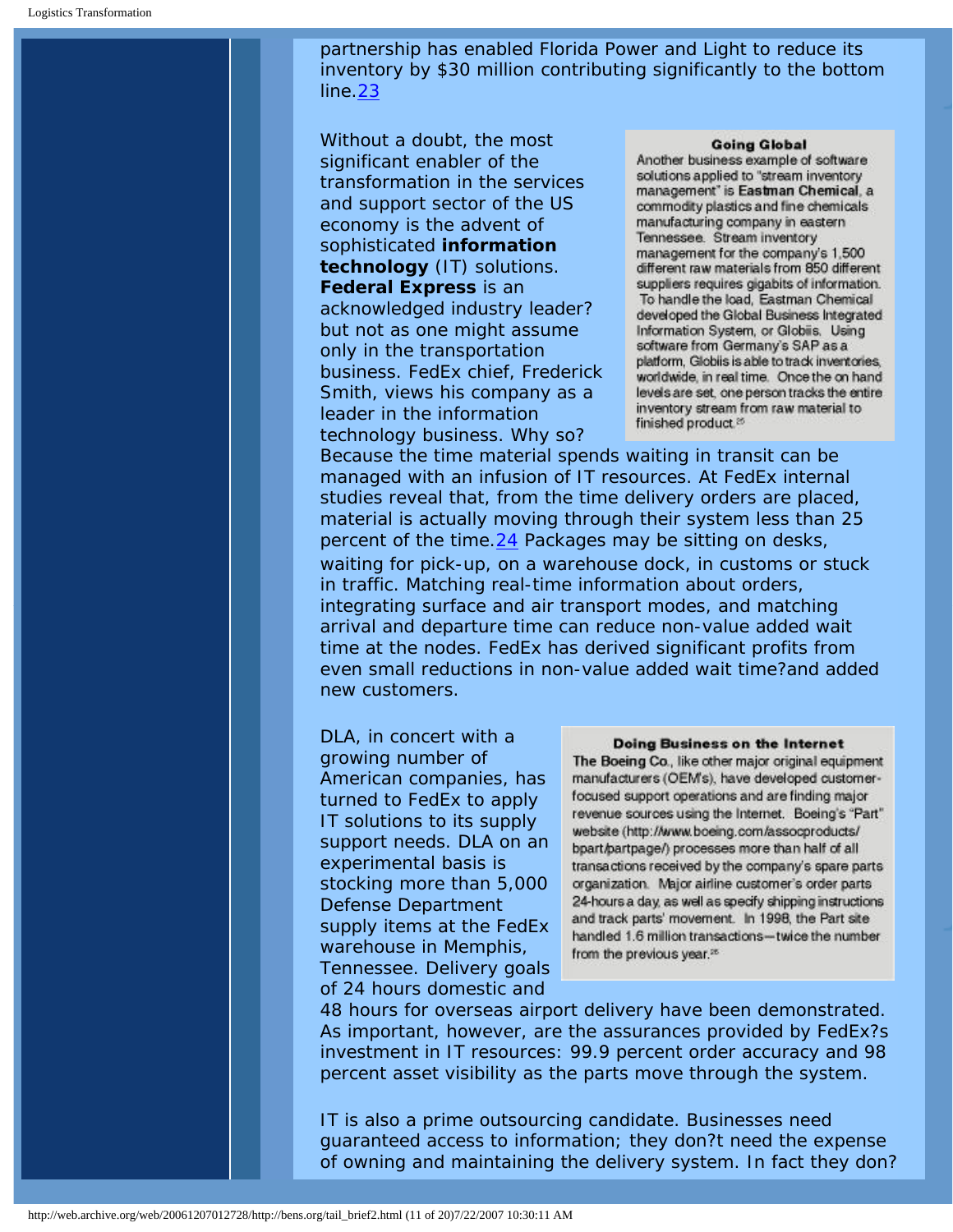t need to be hardware and services experts at all. To ensure that companies who need access to the latest technology but cannot afford?or choose not to maintain?their own IT department, industry leader **UNISYS** has developed SelectIT, an outsourced service in which **UNISYS** runs the competitions and selects the equipment and services that will provide its outsourcing partner with the IT solution it needs.

### **Commercial logistics and DoD?s future**

Each of the companies mentioned thus far is important to DoD? s logistics transformation challenge because each provides an example of excellence in managing logistics infrastructure transition. Experts acknowledge that American companies planning to stay in business in the next century will have had to adopt the management processes and techniques these pacesetters have pioneered.

Some private sector companies have already attempted to jumpstart the DoD effort. **Caterpillar**, in conjunction with **Andersen Consulting**, has proposed an enterprise logistics solution that would enable DoD to bring on board best commercial practices using the same world class system used by Caterpillar?s customers. Key to such a system is integration of core logistics business processes: requisition processing, materiel management and warehouse management. Caterpillar? s system could give the Pentagon:

- on-line, real time customer-driven requisition processing
- management of inventory, not people
- warehouse operations optimized to meet customer requirements and improve materiel velocity
- repair process driven by customer demand and the system, not negotiation
- improved availability and readiness of end item achieved through predictive maintenance capabilities

In the next decade the foregoing tools will become essential investments for any serious competitor in the services/support sector. By then, the industry leaders will be racing to implement the next stage: Network Resource Planning, which is the integration of multiple system solutions to enable networks of customers, intermediaries, and suppliers to operate effectively as one entity. Some say that even that model is passe: the Internet has made possible new solutions in which the business applications sit on web servers to which anyone with intranet has access.

Unless DoD follows the lead of the commercial sector it will continually to fall behind. The reasoning is laid out by Lou Gerstner, IBM?s chief: When a really large company moves some or all of its operations to the web, its business partners come under pressure to do the same. This new e-business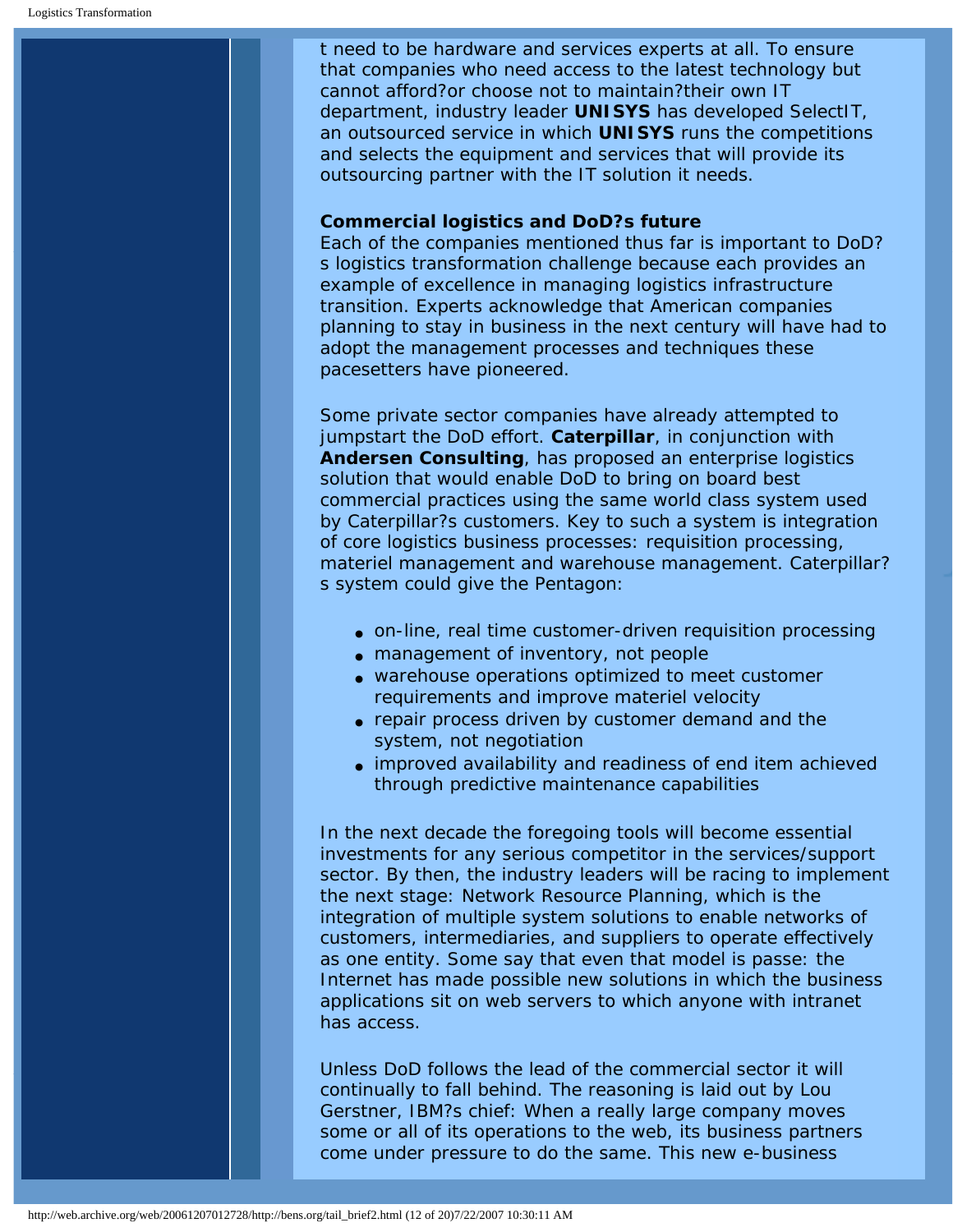model tends to "freeze-out" customers and suppliers who do business the old fashioned way. A lot of companies are moving in the e-business direction. DoD logistics is big business too, but ultimately it relies on industry for its basic commodities and finished products. The message is clear: adapt or risk losing access to the industries? leaders.[27](#page-18-9)

Unfortunately, DoD intransigence and slowness to react to private sector opportunities like these may cause companies to turn to more responsive customers and markets. The Defense Department has a fleeting opportunity to join with the private sector in creating a revolution in business affairs. The window will not remain open indefinitely.

### **Vision for 21st Century DoD Logistics**

The Pentagon knows what it needs and wants to do to reform its logistics system. The transformation begins with **Focused Logistics**, the Defense Department?s strategic plan for providing support to its combat forces.[28](#page-18-10) The plan outlines a set of goals to bring current processes in line with the best practices in government and industry.

To achieve its goals DoD is trying to make its logistics structure smaller, lighter and more

#### Implementing the Logistics **Strategic Plan**

The Army Materiel Command is committed to a program to make the logistics structure smaller, lighter and more responsive. AMC is developing procedures similar to the overnight delivery companies. In addition to electronic ordering and tracking, it is moving toward direct delivery from vendor to the user, maybe not all the way to the foxhole, but at least as far as the Division rear area support.<sup>26</sup> Other process improvements, like reducing cycle time of programs begun after 1999 by 50% over historical averages that ran 11-13 years (and sometimes closer to 18-22 years are discussed in detail in the DoD "Logistics Strategic Plan.<sup>1980</sup>

responsive. One track is to develop procedures similar to the overnight delivery companies. In addition to electronic ordering and tracking, DoD is moving toward direct delivery from vendor to the user. Other process improvements, like fully implementing streamlined acquisition procedures, reducing total cost of ownership by 20 percent from the 1997 baseline, expanding the single process initiative (which converts blocks of current contracts from military to commercial specifications) and increasing the use of price-based acquisition are underway.

The key metrics and expected reductions of the transformed logistics system are shown in Figure 2.

# **Figure 2: Logistics Transformation Goals**

| $ $ Key<br>Objectives | <b>Key Metrics</b> | FY 1997 2000 | 2005 |
|-----------------------|--------------------|--------------|------|
|                       |                    |              |      |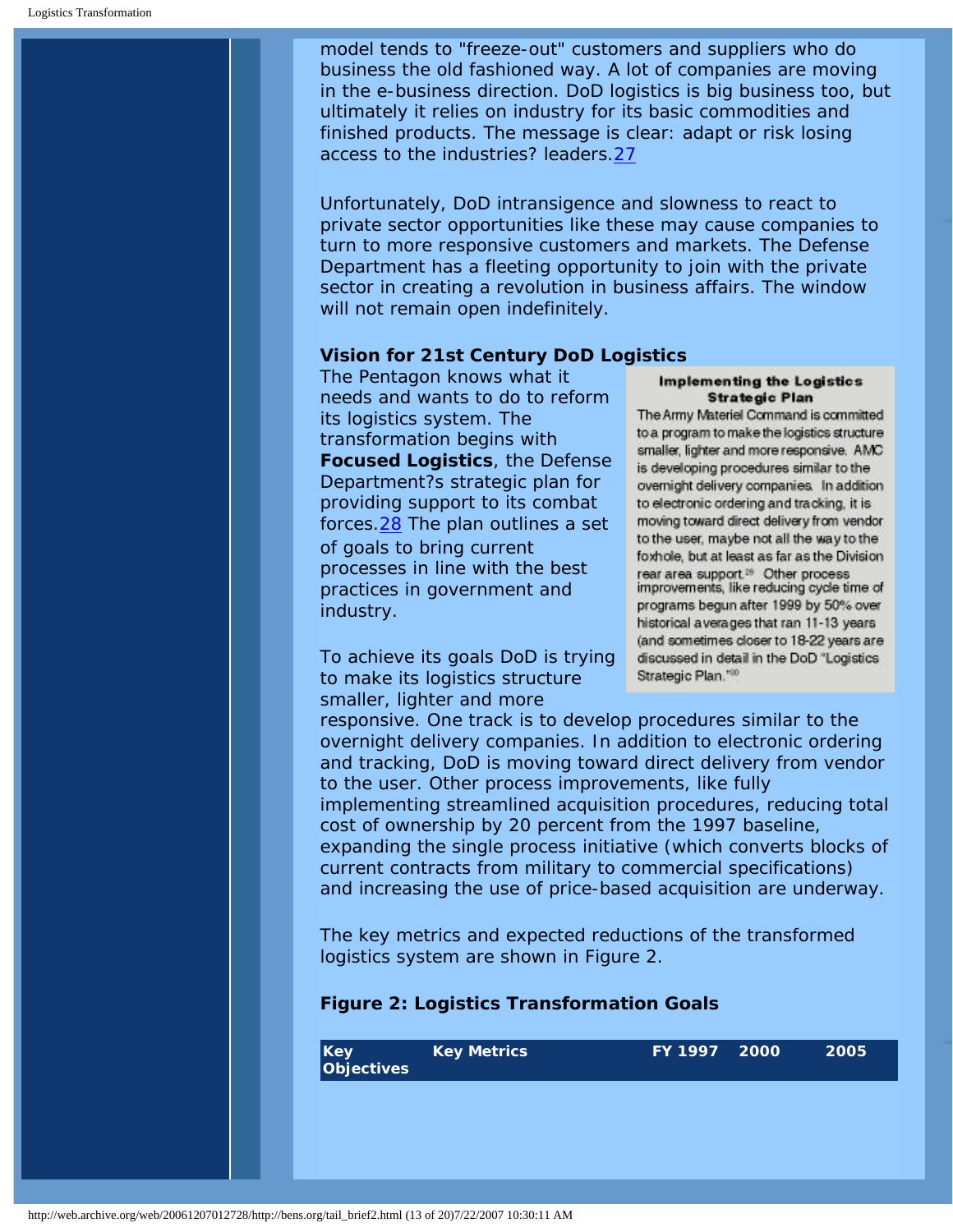| Improve<br><b>Service</b> | <b>Cut Acquisition Time</b><br><b>Order-Receipt Time</b><br><b>Customer Confidence</b><br><b>Total Asset Visibility</b><br>Depot Turnaround (Aircraft)                                                                    | 11.5 years<br>36 days<br><b>20%</b><br>60%<br>6 months | 18 days<br>60%<br>90%<br>4.5<br>months      | 5 years<br>5 days<br>100%<br>100%<br>2 months |
|---------------------------|---------------------------------------------------------------------------------------------------------------------------------------------------------------------------------------------------------------------------|--------------------------------------------------------|---------------------------------------------|-----------------------------------------------|
|                           | Reduce Costs Reduce Inventory Control<br>Points<br><b>Reduce Maintenance Depots</b><br><b>Reduce Distribution Depots</b><br><b>Total Logistics Costs</b><br>Total Maintenance Personnel \$64B<br>Secondary Item Inventory | 16<br>21<br>23<br>\$80B<br>742,000                     | 14<br>14<br>19<br>\$72B<br>680,000<br>\$56B | 5<br>9<br>9<br>\$64B<br>500,000<br>\$48B      |

### Source: DoD

The Defense Science Board thinks these goals are achievable. They reason that the transformation of the military logistics? business and information systems are not "held up by knowledge of what to do, not primarily a structural issue, nor? limited by lack of people, technology or resources." According to the DSB, the single missing factor is the absence of a powerful executive with the authority to define and enforce an integrated system.<sup>31</sup> The FY 2000 National Defense Authorization Act, currently pending in Congress, contains one solution: redesignating Jacques Gansler?s job as the *Under Secretary for Acquisition, Readiness, and Logistics*, and creating a new Deputy Under Secretary for Logistics and Materiel Readiness with sole responsibility for implementing the Pentagon?s logistics strategic plan.

In surveying the logistics reform challenge, the 1998 Defense Science Board Summer Study Task Force, *Logistics Transformation: Key to Full Spectrum Engagement*, concluded that true logistics transformation must enable the theater commander?s to "pull" required support from the logistics system rather than having it "pushed" from stockpiles and depots before actually needed. In order to achieve the requisite flexibility and efficiency it will be necessary for the military to change how it deploys and is sustained once in the field. Reducing

### **Leveraging the Commercial Services Sector**

The Logistics Civil Augmentation Program (LOGCAP) integrates commercial services and support into tactical military operations. LOGCAP is the ARMY program, the other services have equivalent efforts. Such civil augmentation has proved indispensable in recent contingencies from Rwanda (Operation Support Hope) to Bosnia (Operation Joint Endeavor). It is an essential part of military operations today, yet many critics feel that such combat service support functions are inherently governmental and pose a threat to maintaining adequate military force capabilities. However, civil augmentation provides the military access to commercial capabilities and technology it cannot itself field in a timely manner. Outsourcing as many military deployment and employment functions as possible, perhaps leaving only 'two degrees of separation" between the military theater of operations and America's powerful and efficient commercial sector, should not be overlooked as a force extender for American forces stretched thin by multiple deployments and operations tempo.<sup>34</sup>

demand on the transportation system by being able to track and redirect material while en route is key. The other imperative is that DoD builds reliance on commercial partners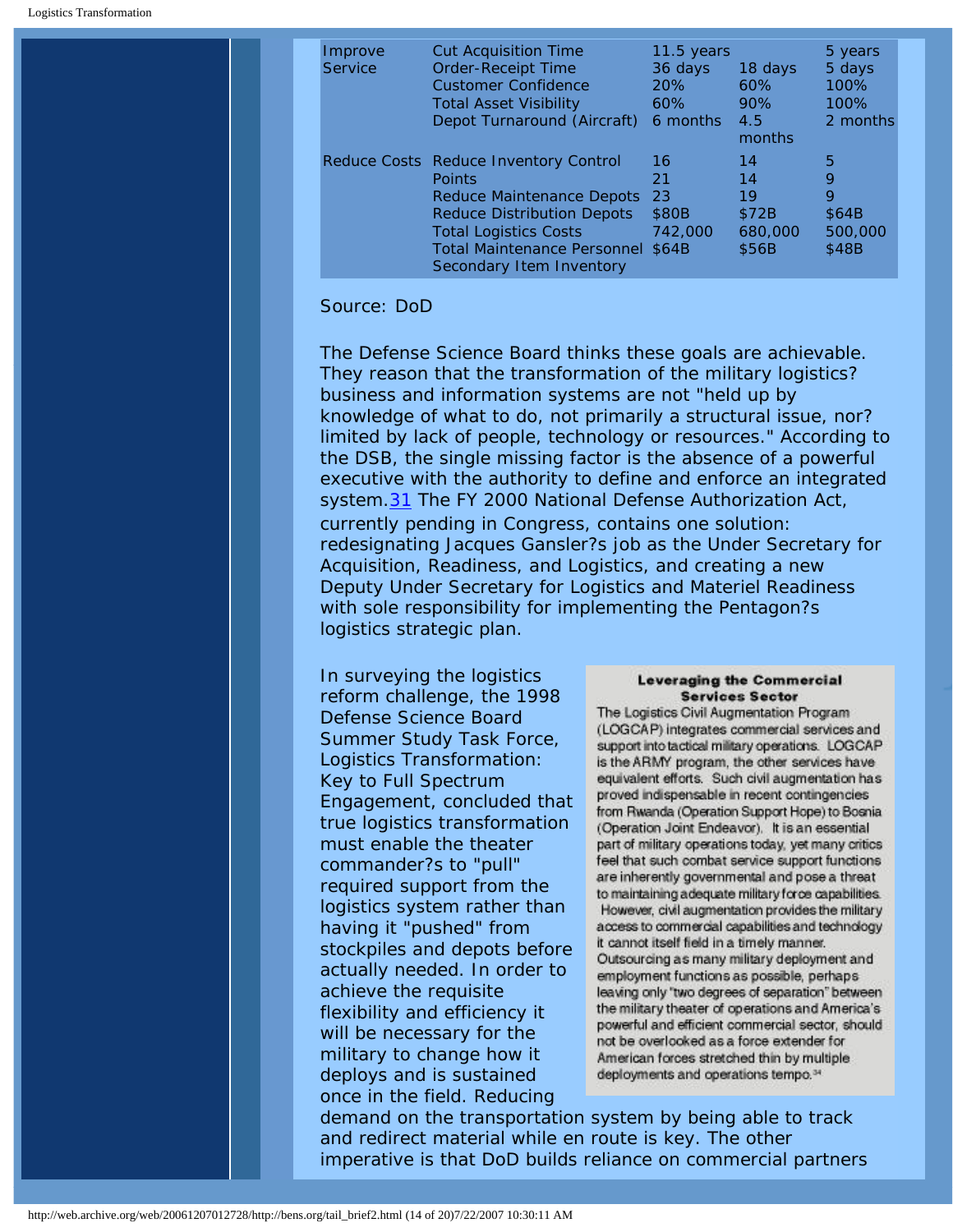### into the supply chain[.32](#page-19-1)

As experts point out, however, it is not fully appreciated that, as the supply chain becomes more efficient, a reliance on transportation develops "with a level of efficiency we have never seen."<sup>33</sup> The relationship is straightforward. Raising the level of asset visibility can eliminate the wasted time materials sit on loading docks or in warehouses only if the transportation system is flexible or speedy enough to meet exacting delivery standards. The application of information technology makes meeting these standards possible. This relationship explains FedEx CEO Fred Smith?s observation that his company is not only transportation per se but also an information technology company predominantly. IT will be the enabler of the logistics transformation.

### **BENS Recommendations**

During World War II, Admiral Ernest J. King is said to have remarked to an aide: "I don?t know what the hell this ?logistics? is that Marshall is always talking about, but I want some of it." The remark proves the old adage that in peacetime all generals are strategists but in war successful generals are logisticians. Tail and tooth are not easily separable.

The difference between the tooth and the tail, when it exists, lies in the rules to which each responds. For example, the "pointy end" of the 1st Tactical Fighter Wing at Langley AFB, Virginia?three squadrons of F-15C/D fighters?is clearly not a business, it is a military capability employed using military tactics and principles. However, much of the Wing?s supporting infrastructure operates according to business principles. True as well of the rest of the military. As you move back from frontline units, more and more of DoD?s infrastructure operates identically to commercial business lines.

Running defense logistics like a business makes sense for much of the Pentagon?s supply chain?stockage, transportation, issue, turn-in, repair, and disposal. For all these reasons it is important that DoD keeps focused on real cultural change in its logistics system. This can only occur if, in addition to internal reengineering and importing best business practices, DoD is willing to leverage the commercial service and support sector of the US economy to become partners in its focused logistics effort.

A 21st Century DoD logistics system can leverage commercial advances to solve its logistics transformation challenge. To aid the transition, BENS has eight recommendations:

**1. Focus on advances in whole enterprise management**  Advances in enterprise management made possible by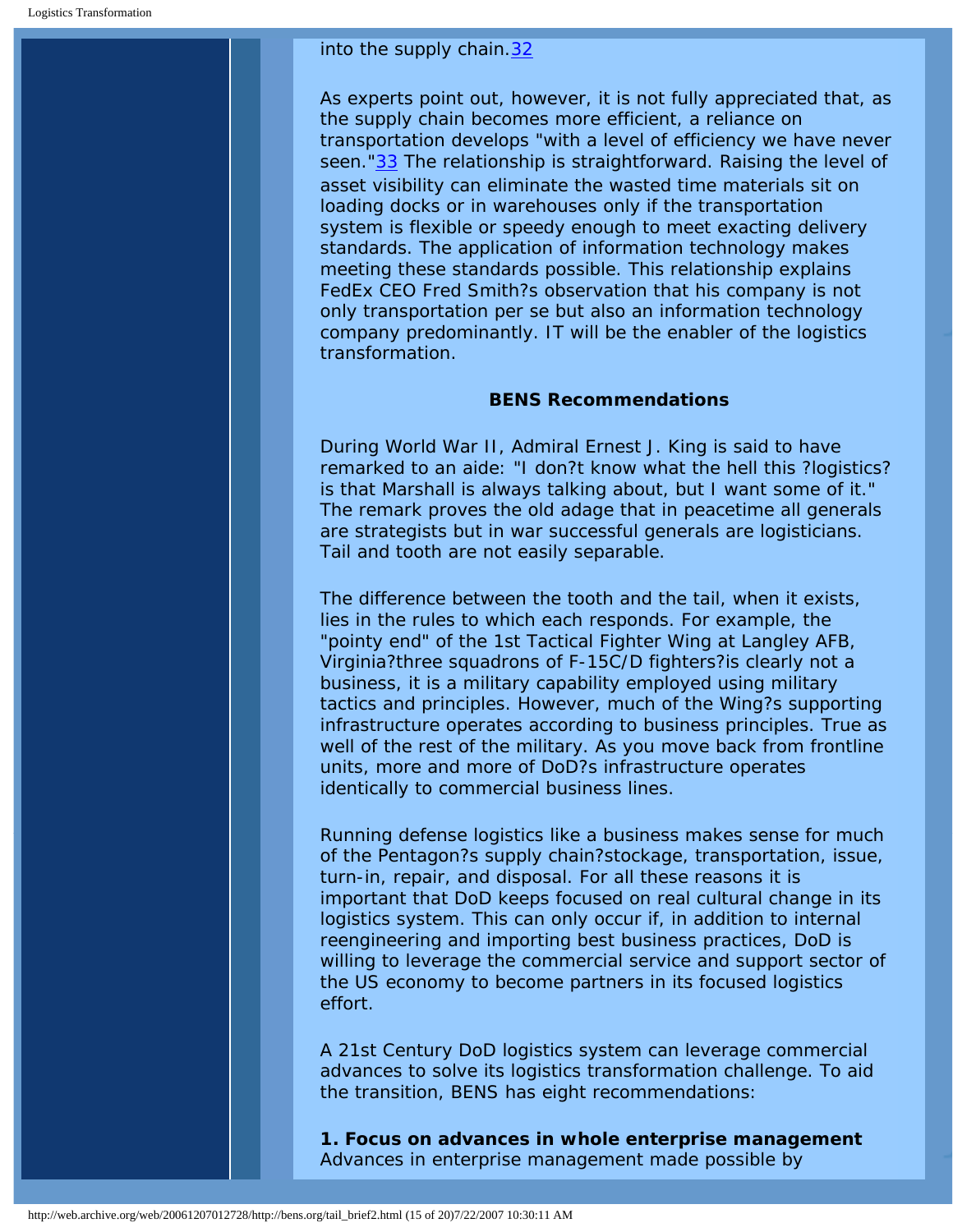information technology have been revolutionary. Integrated software is the tool that allows the entire supply chain to become visible and responsive to the inventory manager. The view of the "big picture" helps avoid choke points and enhances the entire logistics chain.

### **2. Plan for Life Cycle Costs**

For new systems, consider long-term contractor support and outsourcing maintenance and repair as the first option. Planning for the system?s life cycle from the beginning promotes competition and lowers long-term support costs.

### **3. Centralize Inventory Management**

Centralized inventory management is desirable. It leads to increased competition and buying clout. However, centralized management is not an excuse for maintaining large management headquarters. Information technology can pare the layers of administrative bureaucracy between the supplier, buyer and the user.

# **4. Buy Off the Shelf**

Buying commercial makes sense because it reduces contract costs and overhead. It also helps reduce the need to maintain excess inventory. Commercial off-the-shelf (COTS) solutions expand the supplier base and make the entire global commercial distribution network available to Defense Department if needed. To exploit COTS, the contractor should be responsible for spare parts as well as upgrades. If companies like Caterpillar and Boeing can guarantee spare parts within 24 hours, the same commitment can be made by prime contractors and their suppliers of Contractor Logistics Support (CLS) services.

# **5. Revitalize the A-76 Process**

As part of its current reform plans, the Defense Department expects to conduct public-private competitions affecting over 229,000 jobs by the end of 2005. Using the A-76 process to organize these competitions will generate delays and increased costs. DoD can act on its ability to use waivers to avoid the A-76 process when possible. Congress, for example, could specifically permit A-76 waivers in all cases where Employee Stock Ownership Plans (ESOPs) are created. When A-76 is unavoidable, DoD must increase the size of competitions to increase economies of scale and reduce costs. Congress should raise the A-76 competition threshold from current rules that require comparison studies for activities affecting 11 or more employees. Finally, DoD should require that all commercial activities begin moving to Most-Efficient Organization (MEO) status, whereby all aspects of internal re-engineering are completed before competition with the private sector begins.

### **6. Partner-in-Place with Industry**

For major weapons systems, the military services should bring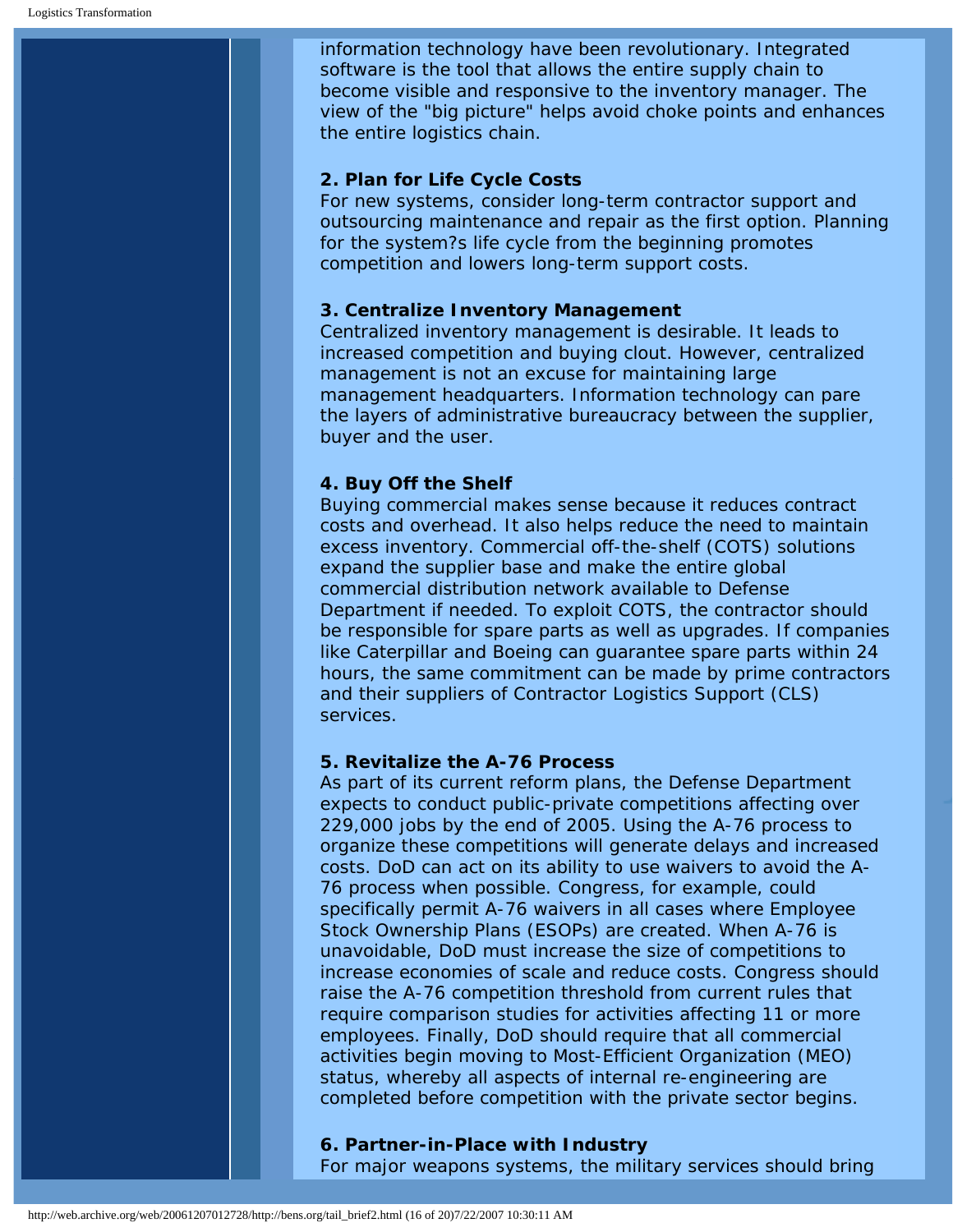the prime contractor into the depot to provide total system performance, systems engineering and configuration management. The prime should be responsible for integrating new modifications of subsystems although the subsystems themselves should be the result of competitive selection.

### **7. Leverage the Commercial Transportation Sector**

Since 85 percent of DoD?s transportation requirements are already provided by commercial contracts it makes sense to put major emphasis and resources into managing that portion of the fleet, using commercial processes and talent to operate the majority of day-to-day transactions. The next stage should be to leverage DoD?s organic fleet by considering lease options and commercial maintenance, repair and overhaul (MRO). Leasing air refueling capacity is not beyond consideration as commercial refueling operations on, for example, long-haul Pacific routes, become a reality.

### **8. Reward Innovation**

The Defense Department can capitalize on the progress made by the private sector, but it must take to heart the notion that its obsolete and costly "just in case" supply management culture must be radically changed. Once the Pentagon embarks on its new course, Congress will need to be patient. Although new techniques will demonstrate improvement once in place, the immensity of DoD?s logistics system precludes quick or easy changeover. Rewards must be tied to making long-term plans and then following through with them.

How will DoD pay for a transformed logistics system? The DSB estimates that a \$1 billion investment will return a \$10 billion savings. However, the total cost of deploying a new logistics system is likely to be many more billions. There is a bill payer: information technology. By enabling a revolution in business affairs to accompany the revolution in military affairs, IT can change the tail-to-tooth imbalance. The DSB, BENS and others estimate that paring DoD?s massive infrastructure and putting it on a commercial footing can save \$20-30 billion.[35](#page-19-3) Such savings would erase the current shortfall in weapon?s modernization and force readiness spending, and return the tailto-tooth ratio to its historical parity.

### **NOTES**

<span id="page-16-0"></span>1The DoD logistics system is organized into four distinct operating functions: materiel management, maintenance, distribution, and transportation. Over time, each has evolved its own management and organizational structure in the military services and the Defense Logistics Agency.

<span id="page-16-1"></span>2Jacques S. Gansler, Under Secretary of Defense for Acquisition & Technology, "Defense Logistics Reform: Meeting Critical Modern Warfighters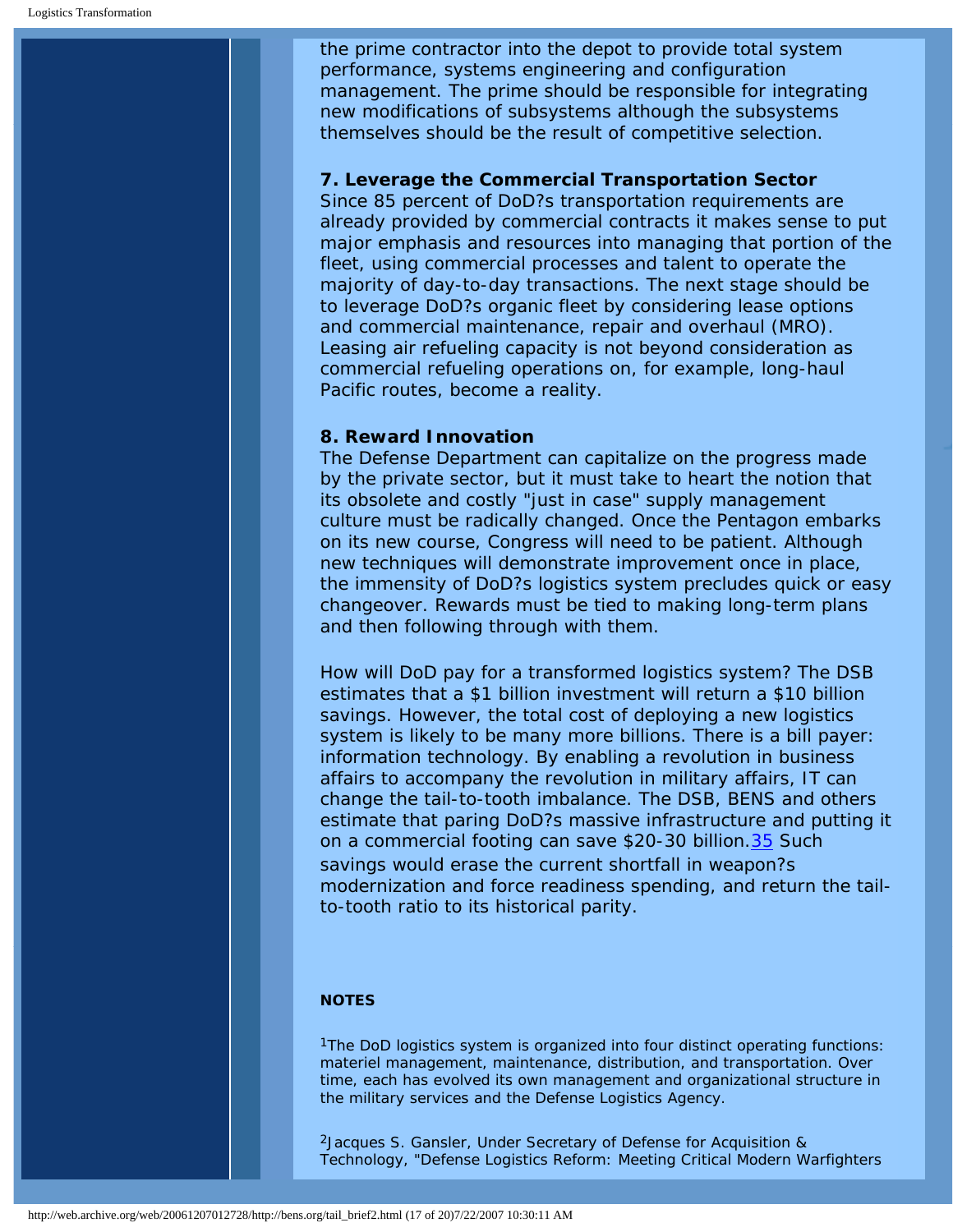Needs Affordably," speech to the Council of Logistics Management, Anaheim, California, October 14, 1998.

<span id="page-17-0"></span>3Gansler, "Rapid Force Mobility: Meeting Critical Modern Warfighters Needs Affordably," speech to the 21st Century Symposium, Robins AFB, Georgia, January 30, 1999.

<span id="page-17-1"></span>4US Transportation Command (USTRANSCOM) has three major component commands: the Military Traffic Management Command (MTMC) for land transportation and port operations, the Military Sealift Command (MSC) for sea transportation, and the Air Mobility Command (AMC) for air transport.

<span id="page-17-2"></span>5US General Accounting Office, *Defense Transportation: Status of US Transportation Command Savings Initiatives*, GAO/NSIAD-98-99, May 1998.

<span id="page-17-3"></span>6William Cohen, Secretary of Defense, remarks prepared for delivery to the National Defense Transportation Association, Houston, Texas, October 26, 1998.

<span id="page-17-4"></span>7Defense Science Board Summer Study Task Force, *Logistics Transformation: Key to Full Spectrum Engagement* (briefing), December 9, 1998.

<span id="page-17-5"></span>8The term **logistics infrastructure** challenges technical definition but its functional building blocks?the "tail" to the combat forces? "tooth"?have not changed much since about 200 BC when Hannibal crossed the Alps. Men and materiel have to be massed, marshaled, then moved. The army has to be sustained in the field and then, victorious or not, disbanded and returned home. Today, however, such basic infrastructure requirements are commonly described in terms of the life cycle of a weapons system. The cycle progresses from research & development, to procurement/production, warehousing and distribution (or, inventory management). The operational phase includes transportation, in-service use and eventual maintenance/ overhaul. Finally, at the end of its useful life, the obsolete weapon system is relegated to salvage and reclamation.

DoD divides infrastructure into eight categories for budget and funding purposes. Of these, Central Logistics, Acquisition infrastructure, Command, control and communications, and that portion of Installation support which pays for operations and maintenance on logistics facilities are generally considered to be the components of logistics and transportation system costs. The other infrastructure cost categories are: Central medical, Force management, Central training, Central personnel, and the remainder of Installation support. See US General Accounting Office, *Defense Budget: Observations on infrastructure Activities*, GAO/NSIAD-97-127BR, April 1997.

<span id="page-17-6"></span>9Senior DoD officials define "core" as warfighting, policy, management and oversight. For example, while maintaining government oversight, the full range of non-unit logistics and transportation services could be considered non-core, as well as DoD?s finance and accounting operations; so can most of its information systems activities.

<span id="page-17-7"></span>10US General Accounting Office, *DoD Competitive Sourcing: Questions about Goals, Pace, and Risks of Key Reform Initiative*, GAO/NSIAD-99-46, February 1999.

<span id="page-17-8"></span>11See BENS Special Report: *Defense Department Jobs in Transition,* February 1999. Available at [http://web.archive.org/web/20061207012728/http://bens.](http://web.archive.org/web/20061207012728/http://bens.org/pubs_0299.html) [org/pubs\\_0299.html](http://web.archive.org/web/20061207012728/http://bens.org/pubs_0299.html)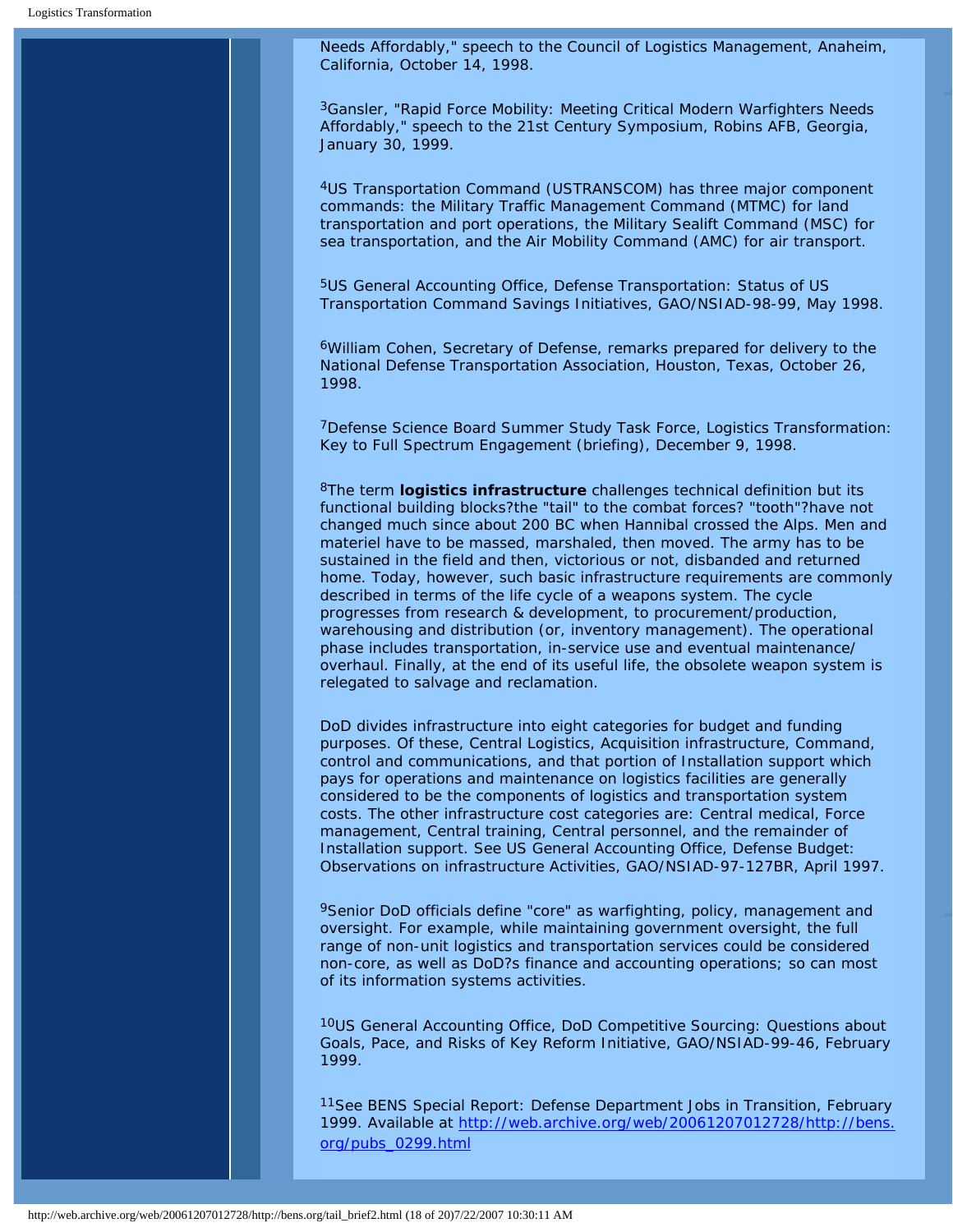<span id="page-18-0"></span>12In October 1998, DoD authorized a new "Mobility Requirements Study 2005," which will account for demands on mobility resources caused by new threats such as impacts of weapons of mass destruction, asymmetric attacks, or deployment/redeployment from a posture of global engagement. Partially satisfying the demand with commercial resources cannot be overlooked. In fact, day-to-day, the Pentagon is already the world?s largest buyer of commercial air cargo services. The new study is likely to touch off service competition over roles and missions for sealift, airlift, prepositioned stocks, use of guard and reserve forces and participation of private sector for this multi-billion dollar piece of the logistics system.

<span id="page-18-1"></span>13Deborah Asbrand, "Squeeze Out Excess Costs with Supply-Chain Solutions," Datamation, March 1, 1997.

<span id="page-18-2"></span>14Eryn Brown, "The Push to Streamline Supply Chains," Fortune, March 3, 1997.

<span id="page-18-3"></span>15Bill Fahrenwald, "Supply Chain: Managing Logistics for the 21st Century," Special Advertising Section, Business Week, December 28, 1998.

16Francis J. Quinn, "What?s the Buzz?," Logistics Management, February 1, 1997.

<span id="page-18-4"></span>17Noel P. Greis and John G. Kasarda, *Enterprise Logistics in the Information Era, California Management Review*, Vol. 39, No. 3, Spring 1997. p. 70.

18"Enterprise Logistics Solution for the Department of Defense, " (briefing), Andersen Consulting/Caterpillar, May 14, 1998.

<span id="page-18-5"></span>19Greis and Kasarda, op. cit., p 65.

20"Business and the Internet," *The Economist*, June 26, 1999.

21Nick Wakemen, "NSA Outsourcing: A Pot of Gold," *Washington Technology*, April 12, 1999.

<span id="page-18-6"></span>22Gene Koprowski, "Lightening the Corporate Load," *Washington Technology Online*, November 9, 1997.

<span id="page-18-7"></span>23Jerry Bowles, "Winning the Supply Chain Revolution," Special Advertising Section, *Fortune*, May 11, 1998.

<span id="page-18-8"></span>24Greis and Kasarda.

25Eryn Brown, op. cit., pg. 108[H].

26Michael A. Dornheim, "Boeing Web Sales Surge," *Aviation Week & Space Technology*, February 8, 1999.

<span id="page-18-9"></span>27 The Economist, op. cit., June 26, 1999.

<span id="page-18-10"></span>28 Focused Logistics as a fusion of "information, logistics and transportation" technologies. It challenges the Services to tailor joint logistics processes to reduce response times, order and ship times, inventories, and to right-size the logistics footprint (including personnel, war reserves, and prepositioned materials). These tenets focus on support for the theater Commander-in